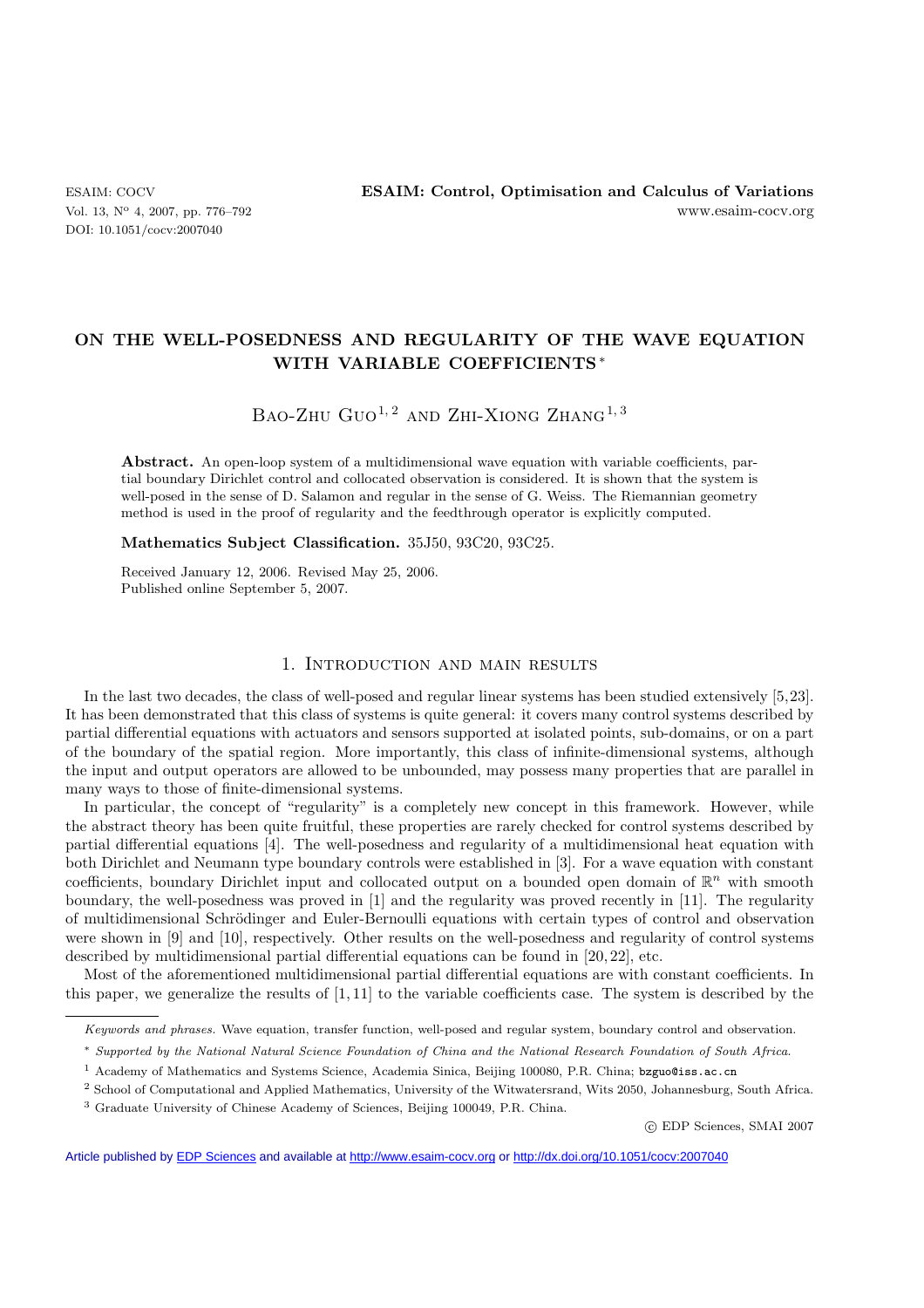following wave equation with variable coefficients, partial boundary Dirichlet control and collocated observation:

$$
\begin{cases}\nw_{tt}(x,t) - \sum_{i,j=1}^{n} \frac{\partial}{\partial x_i} \left( a_{ij}(x) \frac{\partial w(x,t)}{\partial x_j} \right) = 0, \ x = (x_1, x_2, \dots, x_n) \in \Omega, t > 0, \\
w(x,t) = 0, \ x \in \Gamma_1, t > 0, \\
w(x,t) = u(x,t), \ x \in \Gamma_0, t > 0, \\
y(x,t) = -\frac{\partial \mathcal{A}^{-1} w_t(x,t)}{\partial \nu_{\mathcal{A}}}, \ x \in \Gamma_0, t > 0,\n\end{cases}
$$
\n(1.1)

where  $\Omega \subset \mathbb{R}^n$  ( $n \geq 2$ ) is an open bounded region with smooth boundary  $\partial \Omega =: \Gamma = \overline{\Gamma_0} \cup \overline{\Gamma_1}$ .  $\Gamma_0, \Gamma_1$  are disjoint parts of the boundary relatively open in  $\partial\Omega$  with  $int(\Gamma_0) \neq \emptyset$ .

$$
\mathcal{A}w(x,t) := -\sum_{i,j=1}^n \frac{\partial}{\partial x_i} \left( a_{ij}(x) \frac{\partial w(x,t)}{\partial x_j} \right), \ D(\mathcal{A}) = H^2(\Omega) \cap H_0^1(\Omega)
$$

and for some constant  $a > 0$ ,

$$
a_{ij}(x) = a_{ji}(x) \in C^{\infty}(\mathbb{R}^n), \sum_{i,j=1}^n a_{ij}(x)\xi_i\overline{\xi_j} \ge a|\xi|^2, \ \forall x \in \Omega, \ \xi = (\xi_1, \xi_2, \dots, \xi_n) \in \mathbb{C}^n, \tag{1.2}
$$

$$
\nu_{\mathcal{A}} := \left(\sum_{k=1}^n \nu_k a_{k1}(x), \sum_{k=1}^n \nu_k a_{k2}(x), \dots, \sum_{k=1}^n \nu_k a_{kn}(x)\right), \frac{\partial}{\partial \nu_{\mathcal{A}}} := \sum_{i,j=1}^n \nu_i a_{ij}(x) \frac{\partial}{\partial x_j},\tag{1.3}
$$

where  $\nu = (\nu_1, \nu_2, \dots, \nu_n)$  is the unit normal of  $\partial \Omega$  pointing towards the exterior of  $\Omega$ . u is the input function (or control) and y is the output function (or observation).

Let  $\mathcal{H} = L^2(\Omega) \times H^{-1}(\Omega)$  and  $U = L^2(\Gamma_0)$ . The following theorem is the generalization of Proposition 2.2 of  $[1]$  for the system  $(1.1)$  with constant coefficients.

**Theorem 1.1.** *Let*  $T > 0$ ,  $(w_0, w_1) \in \mathcal{H}$  and  $u \in L^2(0, T; U)$ *. Then there exists a unique solution*  $(w, w_t) \in$  $C([0,T];\mathcal{H})$  to the system (1.1), which satisfies  $w(\cdot,0) = w_0$  and  $w_t(\cdot,0) = w_1$ . Moreover, there exists a constant  $C_T > 0$ , independent of  $(w_0, w_1, u)$ , such that

$$
\|(w(\cdot,T),w_t(\cdot,T))\|_{\mathcal{H}}^2 + \|y\|_{L^2(0,T;U)}^2 \leq C_T \left[ \|(w_0,w_1)\|_{\mathcal{H}}^2 + \|u\|_{L^2(0,T;U)}^2 \right].
$$

Theorem 1.1 implies that the open-loop system (1.1) is well-posed in the sense of D. Salamon with the state space  $\mathcal H$  and with the input and output space U [11]. From this result and Theorem 2.2 of [2] (see also Th. 3 of [8]), we know that the system (1.1) is exactly controllable in some time interval  $[0, T]$  if and only if its closed-loop system under the output proportional feedback  $u = -ky$ ,  $k > 0$  is exponentially stable. We can thereby say that the conditions for the exponential stabilization [15] and for the exact controllability [19] of the wave equation with constant coefficients should be the same. Moreover, for the case of variable coefficients, the condition for the exact controllability stated in Theorem 1.1 of [24] is also the condition for the exponential stability of the closed-loop system (1.1) under the feedback  $u = -ky$ ,  $k > 0$ . This fact leads to the following interesting example that comes from [24] and was studied numerically in [7].

**Example 1.1.** Let  $n = 2$  and

$$
a_{11}(x_1,x_2)=a_{22}(x_1,x_2)=(1+x_1^2+x_2^2)^2, a_{12}(x_1,x_2)=a_{21}(x_1,x_2)=0.
$$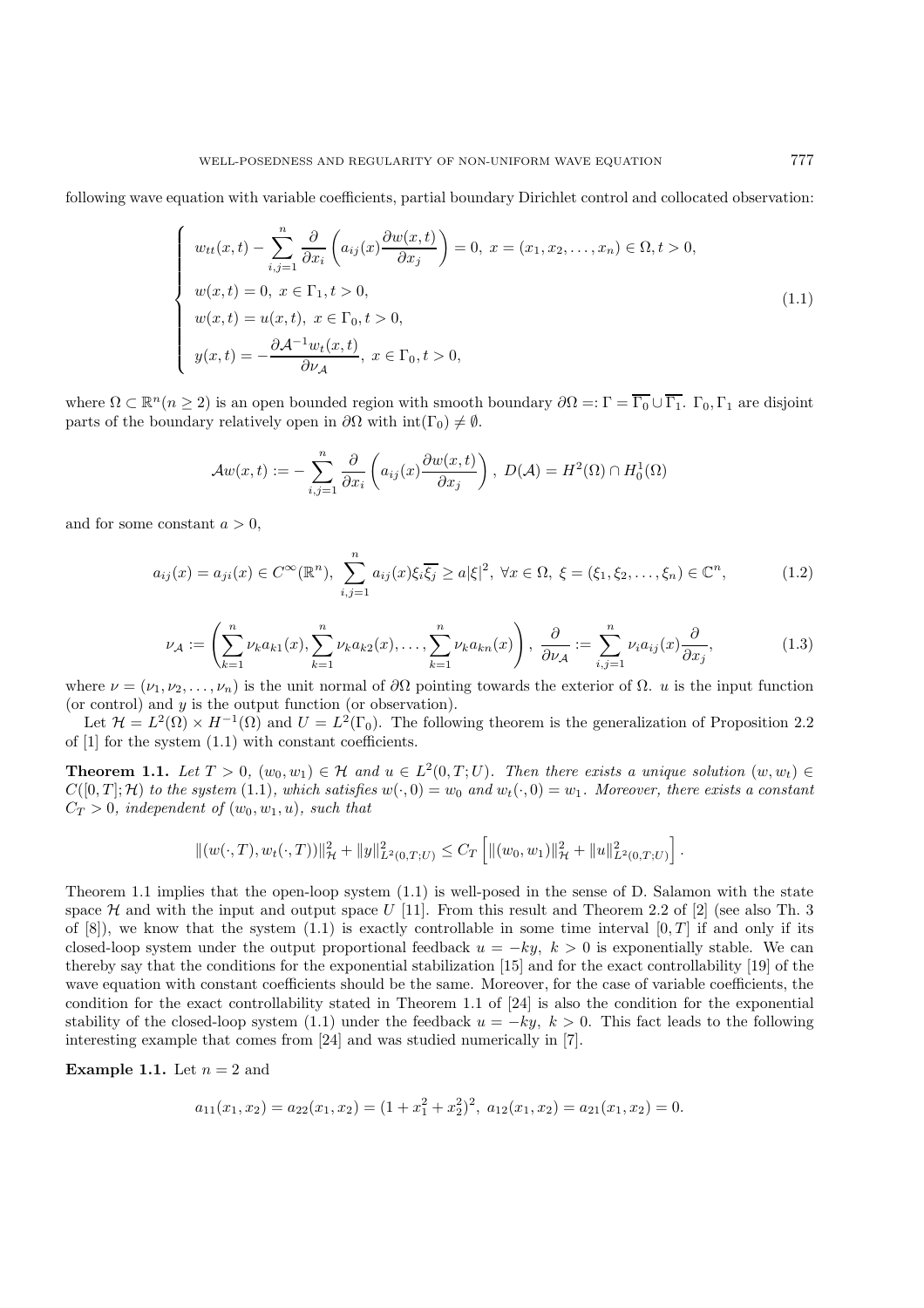Suppose  $\partial B_1 \subset \Omega$ , where  $B_1$  is the unit ball of  $\mathbb{R}^2$ . From Example 4.1 of [24] we know that in this case, the system (1.1) is not exactly controllable even if the control is imposed on the whole boundary:  $\Gamma_0 = \partial \Omega$ . By the equivalence between exact controllability and exponential stability just explained above, we can now say that for this example, there exists an initial datum  $(w(\cdot, 0), w_t(\cdot, 0)) \in \mathcal{H}$  for which the closed-loop system (1.1) under the output proportional feedback  $u = -ky$  is not exponentially stable for any  $k > 0$ .

**Theorem 1.2.** *The system* (1.1) *is regular in the sense of Weiss* [21]*. More precisely, if*  $w(\cdot, 0) = w_t(\cdot, 0) = 0$ *and*  $u(\cdot, t) \equiv u(\cdot) \in U$  *is a step input, then the corresponding output y satisfies* 

$$
\lim_{\sigma \to 0} \int_{\Gamma_0} \left| \frac{1}{\sigma} \int_0^{\sigma} y(x, t) dt - |\nu_{\mathcal{A}}(x)|_g u(x) \right|^2 dx = 0,
$$
\n(1.4)

*where*

$$
|\nu_{\mathcal{A}}(x)|_g^2 = \sum_{i,j=1}^n \left( g_{ij}(x) \sum_{k=1}^n \nu_k a_{ki}(x) \sum_{l=1}^n \nu_l a_{lj}(x) \right), (g_{ij}(x)) = A(x)^{-1}, A(x) = (a_{ij}(x)), \forall x \in \Gamma.
$$

Theorems 1.1 and 1.2 ensure that the system (1.1) is a well-posed regular linear system with feedthrough operator  $(Du)(x) = |\nu_A(x)|_g u(x)$  for any  $u \in U$ . The main contributions of this paper are: (a) generalizing the results of  $[1, 11]$  for the system  $(1.1)$  where the coefficients are constant to the variable ones; (b) much simplifying the regularity proof of [11] by using multiplier method on Riemannian manifolds.

The remaining part of the paper are organized as follows. In Section 2, we cast the system (1.1) into an abstract setting studied in [2] and [8]. The proofs of Theorems 1.1 and 1.2 will be presented in Sections 3 and 4, respectively.

### 2. Collocated formulation of the system (1.1)

Let  $H = H^{-1}(\Omega)$  be the dual space of the Sobolev space  $H_0^1(\Omega)$  with usual inner product. Let A be the sitive self-adjoint operator in H induced by the bilinear form  $g(x)$  defined by positive self-adjoint operator in H induced by the bilinear form  $a(\cdot, \cdot)$  defined by

$$
\langle Af, g \rangle_{H^{-1}(\Omega) \times H_0^1(\Omega)} = a(f, g) = \sum_{i,j=1}^n \int_{\Omega} a_{ij}(x) \frac{\partial f}{\partial x_j} \frac{\overline{\partial g}}{\partial x_i} dx, \ \forall f, g \in H_0^1(\Omega)
$$

where  $a_{ij}(x)$  are given by (1.2).

By means of the Lax-Milgram theorem, A is a canonical isomorphism from  $D(A) = H_0^1(\Omega)$  onto H. It is<br>gy to show that  $A f = Af$  whenever  $f \in H^2(\Omega) \cap H^1(\Omega)$  and that  $A^{-1}g = A^{-1}g$  for any  $g \in L^2(\Omega)$ . Hence A easy to show that  $Af = Af$  whenever  $f \in H^2(\Omega) \cap H_0^1(\Omega)$  and that  $A^{-1}g = A^{-1}g$  for any  $g \in L^2(\Omega)$ . Hence A is an extension of  $\mathcal{A}$  to the space  $H_0^1(\Omega)$ .<br>It can be easily shown that  $D(A^{1/2})$ .

It can be easily shown that  $D(A^{\tilde{1}/2}) = L^2(\Omega)$  and  $A^{1/2}$  is an isomorphism from  $L^2(\Omega)$  onto H. Define the map  $\Upsilon \in \mathcal{L}(L^2(\Gamma_0), H^{1/2}(\Omega))$  [15] by  $\Upsilon u = v$  if and only if

$$
\begin{cases}\n\mathcal{A}v(x) = 0, \ x \in \Omega, \\
v(x) = 0, \ x \in \Gamma_1; \ v(x) = u(x), \ x \in \Gamma_0.\n\end{cases}
$$
\n(2.1)

By virtue of the above map, one can write  $(1.1)$  as

$$
\ddot{w} + A(w - \Upsilon u) = 0. \tag{2.2}
$$

Since  $D(A)$  is dense in H, so is  $D(A^{1/2})$ . We identify H with its dual H'. Then the following relations hold:

$$
D(A^{1/2}) \hookrightarrow H = H' \hookrightarrow (D(A^{1/2}))'.
$$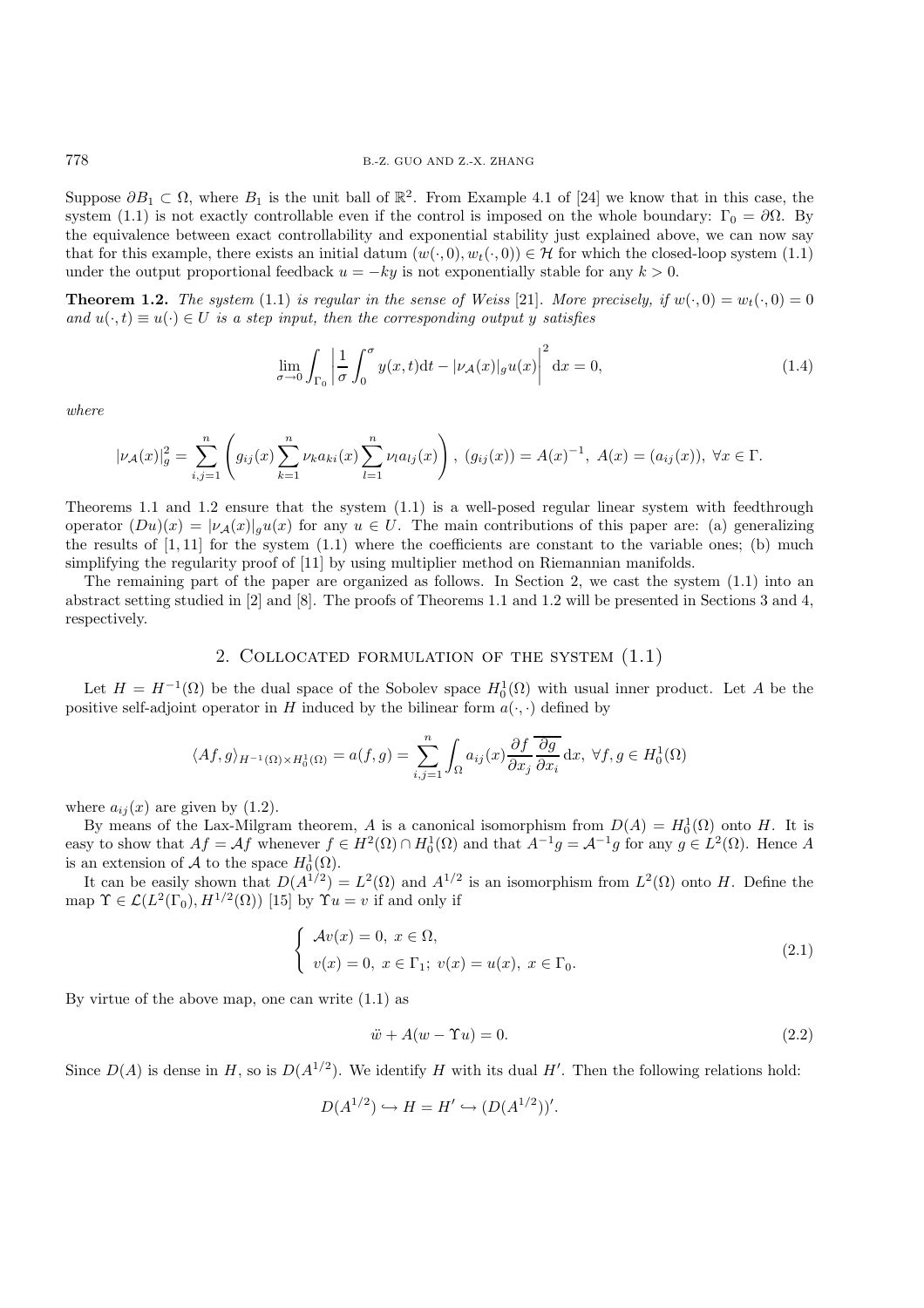An extension  $\tilde{A} \in \mathcal{L}(D(A^{1/2}), (D(A^{1/2}))')$  of A is defined by

$$
\langle \tilde{A}f, g \rangle_{(D(A^{1/2}))' \times D(A^{1/2})} = \langle A^{1/2}f, A^{1/2}g \rangle_H, \ \forall f, g \in D(A^{1/2}).
$$
\n(2.3)

So (2.2) can be further written in  $(D(A^{1/2}))'$  as

$$
\ddot{w} + \tilde{A}w + Bu = 0,
$$

where  $B \in \mathcal{L}(U, (D(A^{1/2}))')$  is given by

$$
Bu = -\tilde{A}\Upsilon u, \ \forall u \in U. \tag{2.4}
$$

Define  $B^* \in \mathcal{L}(D(A^{1/2}), U)$  by

$$
\langle B^* f, u \rangle_U = \langle f, B u \rangle_{D(A^{1/2}) \times (D(A^{1/2}))'}, \ \forall f \in D(A^{1/2}), \ u \in U.
$$

Then for any  $f \in D(A^{1/2})$  and  $u \in C_0^{\infty}(\Gamma_0)$ , we have

$$
\langle f, Bu \rangle_{D(A^{1/2}) \times (D(A^{1/2}))'} = \langle f, \tilde{A}\tilde{A}^{-1}Bu \rangle_{D(A^{1/2}) \times (D(A^{1/2}))'} = \langle A^{1/2}f, A^{1/2}\tilde{A}^{-1}Bu \rangle_H
$$
  

$$
= -\langle A^{1/2}f, A^{1/2} \Upsilon u \rangle_H = -\langle f, \Upsilon u \rangle_{L^2(\Omega)}
$$
  

$$
= -\langle \mathcal{A}\mathcal{A}^{-1}f, \Upsilon u \rangle_{L^2(\Omega)} = \left\langle \frac{\partial \mathcal{A}^{-1}f}{\partial \nu_{\mathcal{A}}}, u \right\rangle_U.
$$
 (2.5)

In the last step, we have used the fact

$$
\sum_{i,j=1}^{n} \int_{\Omega} a_{ij} \frac{\partial v}{\partial x_j} \overline{\frac{\partial \phi}{\partial x_i}} dx = 0, \ \forall \phi \in H_0^1(\Omega),
$$

which holds for any classical solution v of (2.1). Since  $C_0^{\infty}(\Gamma_0)$  is dense in  $U = L^2(\Gamma_0)$ , we finally obtain that

$$
B^* = \left. \frac{\partial \mathcal{A}^{-1}}{\partial \nu_{\mathcal{A}}} \right|_{\Gamma_0} . \tag{2.6}
$$

Now, we have formulated the open-loop system (1.1) into an abstract form of a second-order system in the state space  $\mathcal{H} = L^2(\Omega) \times H^{-1}(\Omega)$ :

$$
\begin{cases} \ddot{w}(t) + \tilde{A}w(t) + Bu(t) = 0, \\ y(t) = -B^* \dot{w}(t), \end{cases}
$$
\n(2.7)

where B and  $B^*$  are defined by (2.4) and (2.6), respectively. The abstract system (2.7) has been studied in detail in [2] and [8].

## 3. Proof of theorem 1.1

In this section, we generalize Proposition 2.2 of [1] to the variable coefficients case. While most of places of the proof are the same to Theorem 1.1 of [16] for the constant coefficients case, we would rather give the proof in detail for the sake of completeness.

In what follows, the  $C_T$  is used frequently to denote some positive constant that is independent of  $(y, u)$ although it may change values from different contexts. We rewrite  $(1.1)$  with zero initial data by the operator  $\mathcal A$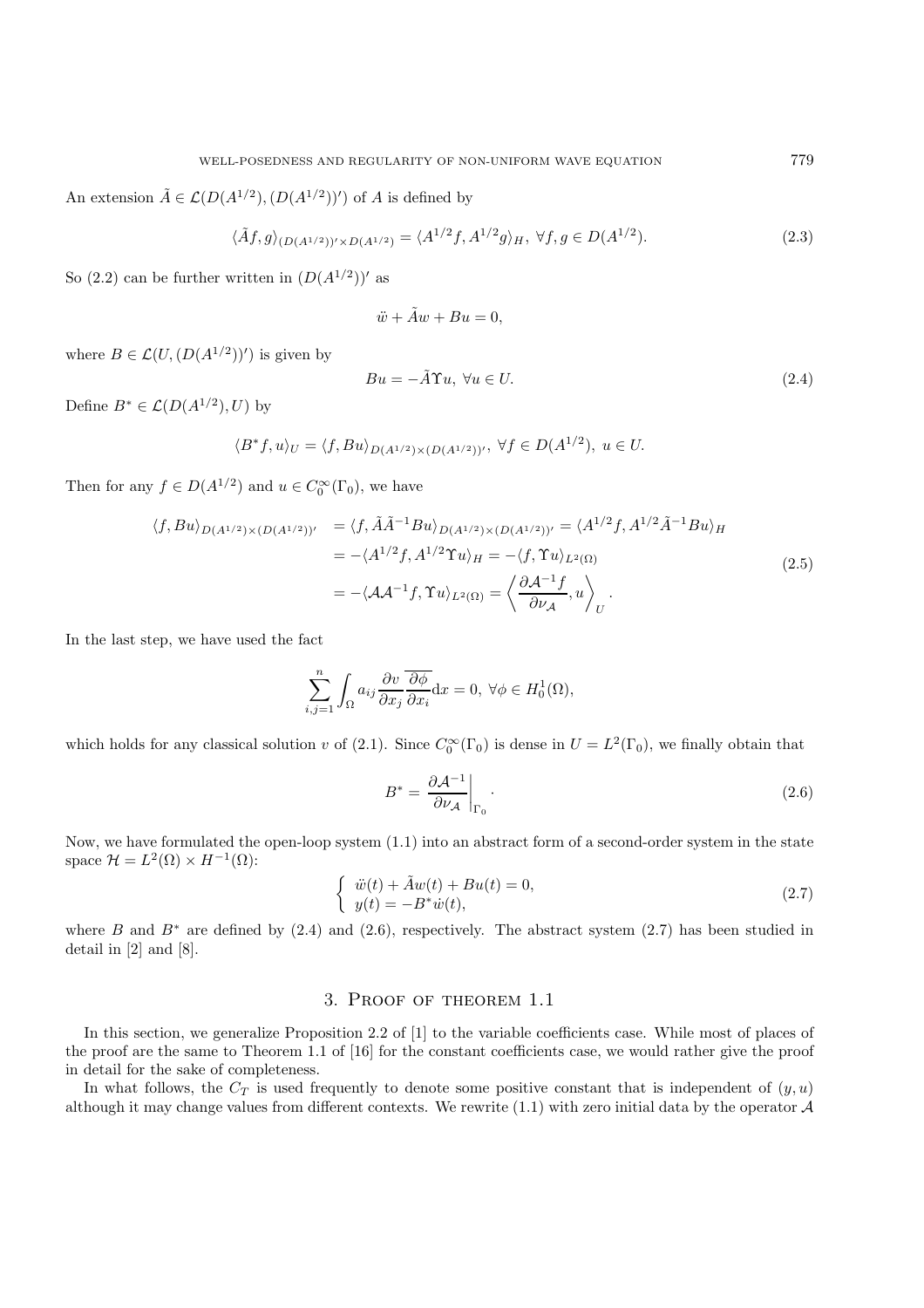into the form:

$$
\begin{cases}\nw_{tt} + \mathcal{A}w = 0 \text{ in } \Omega \times (0, \infty), \\
w(\cdot, 0) = 0, w_t(\cdot, 0) = 0 \text{ in } \Omega, \\
w = u \text{ on } \Gamma_0 \times (0, \infty), \\
y = -\frac{\partial \mathcal{A}^{-1}w_t}{\partial \nu_\mathcal{A}} \text{ on } \Gamma_0 \times (0, \infty).\n\end{cases}
$$
\n(3.1)

 $\mathcal{O}_{\mathcal{A}}$ <br>By Propositions 3.2 and 3.3 of [2] (see also [23]), Theorem 1.1 is equivalent to saying that the solution to (3.1) satisfies

$$
||y||_{L^{2}(0,T;U)} \leq C_{T}||u||_{L^{2}(0,T;U)}, \ \forall u \in L^{2}(0,T;U).
$$
\n(3.2)

By considering  $u|_{\Gamma_1} = 0$ , we may assume without loss of generality that  $\Gamma_0 = \Gamma = \partial \Omega$ . Let  $z := A^{-1}w_t$ , where  $w$  is a solution of  $(3.1)$ .

Since 
$$
y = -B^* w_t = -\frac{\partial A^{-1} w_t}{\partial \nu_A} = -\frac{\partial z}{\partial \nu_A}
$$
, (3.2) is equivalent to  
\n
$$
||B^* w_t||_{L^2(0,T;L^2(\Gamma))} \leq C_T ||u||_{L^2(0,T;L^2(\Gamma))}
$$
\n(3.3)

or

$$
\left\| \frac{\partial z}{\partial \nu_{\mathcal{A}}} \right\|_{L^2(0,T;L^2(\Gamma))} \le C_T \|u\|_{L^2(0,T;L^2(\Gamma))},\tag{3.4}
$$

where  $z$  satisfies

$$
\begin{cases}\n z_{tt} + Az = \Upsilon u_t \text{ in } \Omega \times (0, \infty), \\
 z(\cdot, 0) = 0, \ z_t(\cdot, 0) = 0 \text{ in } \Omega, \\
 z = 0 \text{ on } \Gamma \times (0, \infty).\n\end{cases}
$$
\n(3.5)

Let  $\Sigma = \Gamma \times (0, T)$ ,  $Q = \Omega \times (0, T)$ . And denote  $L^2(\Sigma) := H^0(\Sigma) = L^2(0, T; L^2(\Gamma))$ ,  $H^1(\Sigma) := L^2(0, T; H^1(\Gamma)) \cap H^1(0, T; L^2(\Gamma))$ ,  $H^{-1}(\Sigma) := (H^1(\Sigma))^t$  $H^1(0,T;L^2(\Gamma)), H^{-1}(\Sigma) := (H^1(\Sigma))'.$ 

The following lemma is Theorem 2.3 of [17] in the variable coefficients case, which has already been indicated in the same paper.

**Lemma 3.1.** *Assume that*

$$
F \in L^{1}(0, T; H^{-1}(\Omega)), \ \Phi^{0} \in L^{2}(\Omega), \ \Phi^{1} \in H^{-1}(\Omega), \ u \in L^{2}(\Sigma)
$$

*and* <sup>A</sup> *is a second-order uniformly strongly elliptic operator:*

$$
\widetilde{\mathcal{A}} := -\sum_{i,j=1}^n \frac{\partial}{\partial x_i} \left( \widetilde{a}_{ij}(x) \frac{\partial}{\partial x_j} \right),
$$

*where for some*  $\alpha > 0$ 

$$
\widetilde{a}_{ij}(x) = \widetilde{a}_{ji}(x) \in C^{\infty}(\mathbb{R}^n), \sum_{i,j=1}^n \widetilde{a}_{ij}(x)\xi_i\overline{\xi_j} \ge \alpha|\xi|^2, \forall x \in \Omega, \xi = (\xi_1, \xi_2, \dots, \xi_n) \in \mathbb{C}^n,
$$
  

$$
\nu_{\widetilde{\mathcal{A}}} := \left(\sum_{k=1}^n \nu_k \widetilde{a}_{k1}(x), \sum_{k=1}^n \nu_k \widetilde{a}_{k2}(x), \dots, \sum_{k=1}^n \nu_k \widetilde{a}_{kn}(x)\right).
$$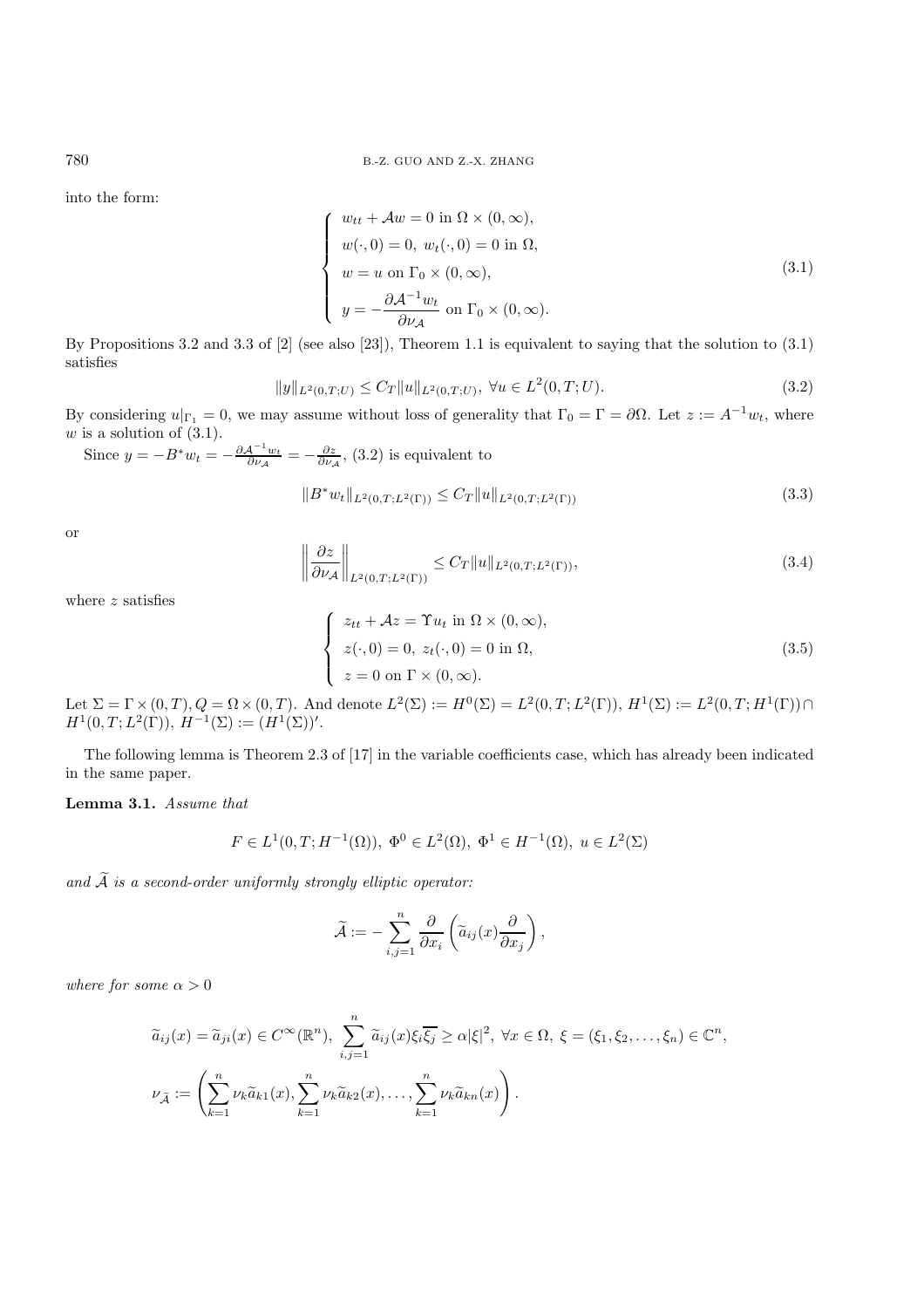*Then the solution* Φ *to the following equation*

$$
\begin{cases}\n\Phi_{tt} + \tilde{\mathcal{A}}\Phi = F \text{ in } Q, \\
\Phi(\cdot, 0) = \Phi^0, \ \Phi_t(\cdot, 0) = \Phi^1 \text{ in } \Omega, \\
\Phi = u \text{ on } \Sigma\n\end{cases}
$$
\n(3.6)

·

*satisfies*

$$
(\Phi, \Phi_t) \in C([0, T]; L^2(\Omega) \times H^{-1}(\Omega)), \frac{\partial \Phi}{\partial \nu_{\widetilde{\mathcal{A}}}} \in H^{-1}(\Sigma).
$$

**Remark 3.1.** In Lemma 3.1, one can show that  $\Phi$ ,  $\Phi_t$  and  $\frac{\partial \Phi}{\partial \nu_{\tilde{\mathcal{A}}}}$  depend continuously on the given datum. Similar remarks apply to all subsequent regularity results.

Apply Lemma 3.1 to (3.1) to get the regularity:  $(w, w_t) \in C([0, T]; L^2(\Omega) \times H^{-1}(\Omega))$ . This produces in turn the regularities of  $z$ , the solution of  $(3.5)$ :

$$
\begin{cases}\n z \in C([0, T]; H_0^1(\Omega)), \ A z = w_t \in C([0, T]; H^{-1}(\Omega)), \\
 z_t = A^{-1} w_{tt} = A^{-1}[-\tilde{\mathcal{A}}w + \tilde{\mathcal{A}}\Upsilon u] = -w + \Upsilon u \in L^2(0, T; L^2(\Omega)).\n\end{cases} (3.7)
$$

Like Lemma 3.1, the following lemma is a direct corollary of Theorem 2.2 of [17] in the variable coefficients case.

**Lemma 3.2.** *For the problem* (3.6)*, if*

$$
F \in L^1(0, T; H_0^1(\Omega)), \ \Phi^0 = \Phi^1 = 0, \ u = 0,
$$

*then*  $\frac{\partial \Phi}{\partial \nu_{\tilde{\mathcal{A}}}} \in H^1(\Sigma)$ *.* 

**Lemma 3.3.** Let  $\Psi$  be a function defined on  $\overline{Q}$ . Suppose  $\Psi = 0$  on  $\Sigma$ . Then for  $s = -1$  or  $s = 0$ ,

$$
\frac{\partial \Psi}{\partial \nu_{\widetilde{\mathcal{A}}}} \in H^s(\Sigma) \Longleftrightarrow \frac{\partial \Psi}{\partial \nu} \in H^s(\Sigma).
$$

*Moreover, there exists a constant*  $C > 0$  *such that* 

$$
C^{-1}\left\|\frac{\partial\Psi}{\partial\nu}\right\|_{H^s(\Sigma)} \le \left\|\frac{\partial\Psi}{\partial\nu_{\widetilde{\mathcal{A}}}}\right\|_{H^s(\Sigma)} \le C\left\|\frac{\partial\Psi}{\partial\nu}\right\|_{H^s(\Sigma)}
$$

*Proof.* Since  $\Psi = 0$  on  $\Sigma$ , it has  $\frac{\partial \Psi}{\partial x_j} = \nu_j \frac{\partial \Psi}{\partial \nu}$  on  $\Sigma$  for any  $1 \leq j \leq n$ , and so  $\frac{\partial \Psi}{\partial \nu_{\tilde{\mathcal{A}}}} = \sum_{i,j=1}^n \tilde{a}_{ij} \nu_i \nu_j \frac{\partial \Psi}{\partial \nu}$  on  $\Sigma$ . By assumption, we may assume that

$$
C^{-1} \le \sup_{x \in \overline{\Omega}} \sum_{i,j=1}^{n} \widetilde{a}_{ij} \nu_i \nu_j \le C
$$

for some  $C > 0$ . We only show that  $\frac{\partial \Psi}{\partial \nu_{\tilde{A}}} \in H^{-1}(\Sigma) \implies \frac{\partial \Psi}{\partial \nu} \in H^{-1}(\Sigma)$  and  $\|\frac{\partial \Psi}{\partial \nu}\|_{H^{-1}(\Sigma)} \leq C \|\frac{\partial \Psi}{\partial \nu_{\tilde{A}}}\|_{H^{-1}(\Sigma)}$  since the proofs for other cases are similar. Now, for any  $h \in H_0^1(\Sigma)$ , it has

$$
\left| \int_{\Sigma} \frac{\partial \Psi}{\partial \nu} h \, d\Sigma \right| = \left| \int_{\Sigma} \frac{\partial \Psi}{\partial \nu_{\widetilde{\mathcal{A}}}} \frac{h}{\sum_{i,j=1}^n \widetilde{a}_{ij} \nu_i \nu_j} \, d\Sigma \right| \leq \left\| \frac{\partial \Psi}{\partial \nu_{\widetilde{\mathcal{A}}}} \right\|_{H^{-1}(\Sigma)} \cdot \left\| \frac{h}{\sum_{i,j=1}^n \widetilde{a}_{ij} \nu_i \nu_j} \right\|_{H_0^1(\Sigma)}
$$

$$
\leq C \left\| \frac{\partial \Psi}{\partial \nu_{\widetilde{\mathcal{A}}}} \right\|_{H^{-1}(\Sigma)} \cdot \|h\|_{H_0^1(\Sigma)}.
$$

This yields  $\|\frac{\partial \Psi}{\partial \nu}\|_{H^{-1}(\Sigma)} \leq C \|\frac{\partial \Psi}{\partial \nu_{\tilde{\mathcal{A}}}}\|_{H^{-1}(\Sigma)}$ . The proof is complete.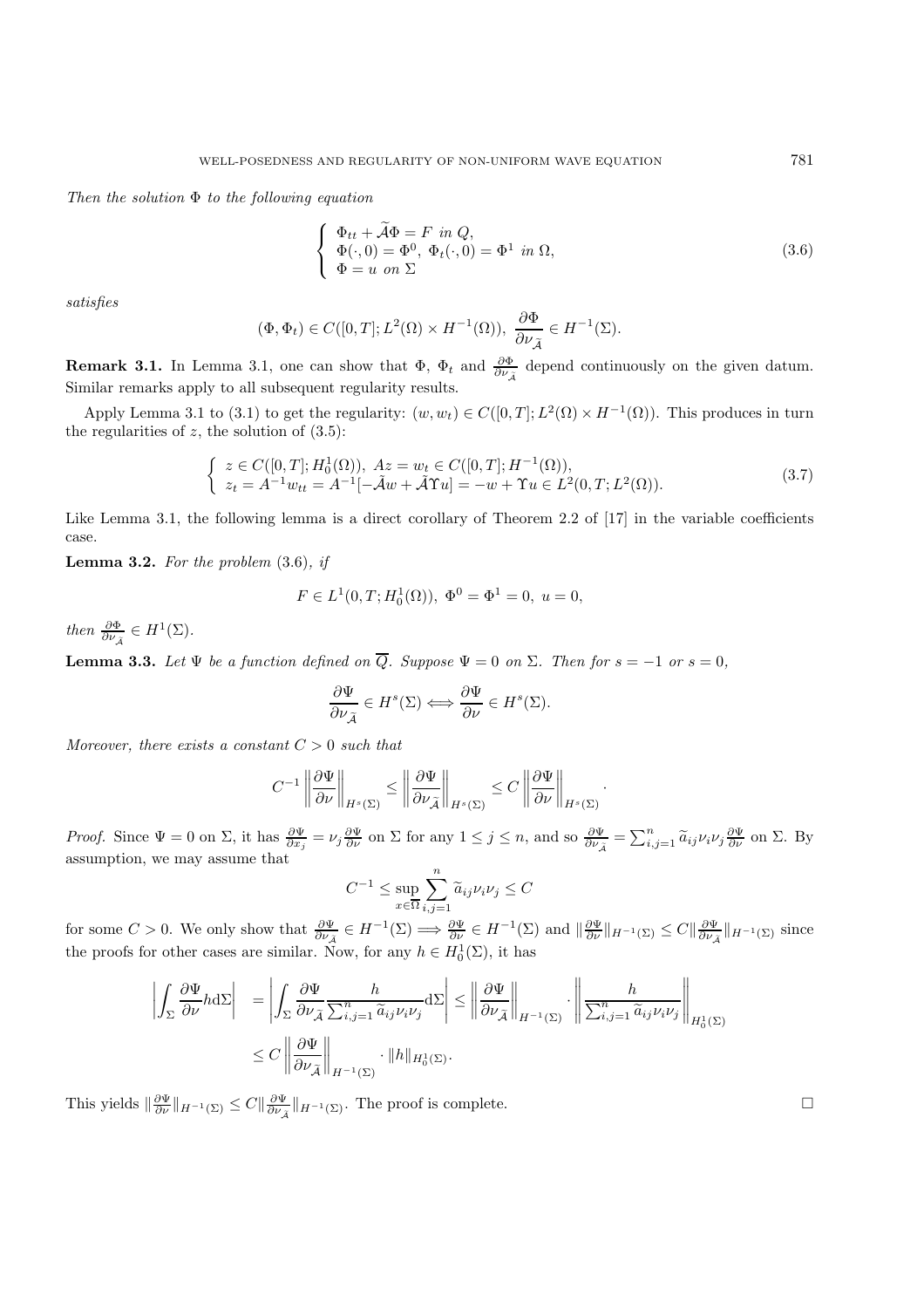*Proof of Theorem* 1.1. The proof will be split into four steps.

**Step 1.** Let  $u \in L^2(\Sigma)$ . Then by Lemma 3.1, the solution to (3.1) satisfies

$$
(w, w_t) \in C([0, T]; L^2(\Omega) \times H^{-1}(\Omega)), \frac{\partial w}{\partial \nu_{\mathcal{A}}}\bigg|_{\Sigma} \in H^{-1}(\Sigma).
$$
\n(3.8)

Since  $\Upsilon u \in L^2(0,T;H^{1/2}(\Omega))$ , it follows that [13]

$$
\frac{\partial}{\partial \nu_{\mathcal{A}}} \Upsilon u \in L^{2}(0, T; H^{-1}(\Gamma)) \subset H^{-1}(\Sigma). \tag{3.9}
$$

Substituting (3.8) and (3.9) into (3.7) yields

$$
\frac{\partial z_t}{\partial \nu_{\mathcal{A}}} = -\frac{\partial w}{\partial \nu_{\mathcal{A}}} + \frac{\partial}{\partial \nu_{\mathcal{A}}} \Upsilon u \in H^{-1}(\Sigma).
$$

Since  $z = 0$  on  $\Sigma$ , so does  $z_t$  on  $\Sigma$ . Therefore, it follows from Lemma 3.3 that

$$
\frac{\partial z_t}{\partial \nu} \in H^{-1}(\Sigma). \tag{3.10}
$$

**Step 2.** Like the case of constant coefficients in [11], we can use the transform of geodesic normal coordinates to change locally  $\Omega$  and  $\Gamma$  to  $\widehat{\Omega} := \{(x, y) \in \mathbb{R}^n, x > 0, y \in \mathbb{R}^{n-1}\}\$  and  $\widehat{\Gamma} := \{(x, y) \in \mathbb{R}^n, x = 0, y \in \mathbb{R}^{n-1}\}\$ .<br>Under such a change of coordinates, the epoptor A is changed locally to  $\widehat{\Lambda} := \Omega^2 + \pi$ Under such a change of coordinates, the operator A is changed locally to  $\hat{\mathcal{A}} := D_x^2 + r(x, y)D_y^2 - lot$  ([18] or Cor. C.5.3 of [12]), where "lot" denotes the first-order differential operators and  $r(x, y)D_y^2$  stands for the<br>second order tangential strongly elliptic operator in u variable. Denote by  $\hat{w}$  for us the solution of second-order tangential strongly elliptic operator in y variable. Denote by  $\hat{w}$  for w, the solution of (3.1), and by  $\hat{u}$  for u under this change of coordinates. Since  $\hat{w}$  has zero initial data, one can also extend  $\hat{w}(t)$  to be zero for  $t < 0$ . Let  $\phi \in C_0^{\infty}(\mathbb{R}), |\phi| \le 1$ , be a smooth cutoff function in  $\mathbb{R}$  with  $\phi(t) = 0$  for  $t \ge (3/2)T$  and  $\phi(t) = 1$ while  $t\in[0,T]$  and put

$$
v:=\widehat{w}\phi.
$$

Then  $v$  satisfies

$$
\begin{cases}\nv_{tt} = -\widehat{A}v = -A_0v + lot(\widehat{w}) \text{ in } \widehat{\Omega} \times (0, \infty), \\
v(\cdot, 0) = v_t(\cdot, 0) = 0 \text{ in } \widehat{\Omega}, \\
v = \phi \widehat{u} \text{ on } \widehat{\Gamma} \times (0, \infty), \\
\text{supp}(v) \subset [0, (3/2)T],\n\end{cases}
$$

where  $\mathcal{A}_0 := D_x^2 + r(x, y)D_y^2$  is the principal part of  $\widehat{\mathcal{A}}$ . Denote  $\widehat{\Sigma} := \widehat{\Gamma} \times (0, T)$ .<br>Now decompose  $y = (x + y)$  where  $(x, y)$  satisfy  $(3, 11)$  and  $(3, 13)$  below resp.

Now, decompose  $v = \varphi + \psi$ , where  $\varphi$ ,  $\psi$  satisfy (3.11) and (3.13) below, respectively.

By Lemma 3.1, the solution  $\varphi$  to the following equation

$$
\begin{cases}\n\varphi_{tt} + \mathcal{A}_0 \varphi = 0 \text{ in } \hat{\Omega} \times (0, \infty), \\
\varphi(\cdot, 0) = \varphi_t(\cdot, 0) = 0 \text{ in } \hat{\Omega}, \\
\varphi = \phi \hat{u} \text{ on } \hat{\Gamma} \times (0, \infty),\n\end{cases}
$$
\n(3.11)

satisfies

$$
(\varphi, \varphi_t) \in C([0, T]; L^2(\widehat{\Omega}) \times H^{-1}(\widehat{\Omega})).
$$
\n(3.12)

 $\psi$  satisfies the following equation

$$
\begin{cases}\n\psi_{tt} + \mathcal{A}_0 \psi = f \text{ in } \hat{\Omega} \times (0, \infty), \\
\psi(\cdot, 0) = \psi_t(\cdot, 0) = 0 \text{ in } \hat{\Omega}, \\
\psi = 0 \text{ on } \hat{\Gamma} \times (0, \infty),\n\end{cases}
$$
\n(3.13)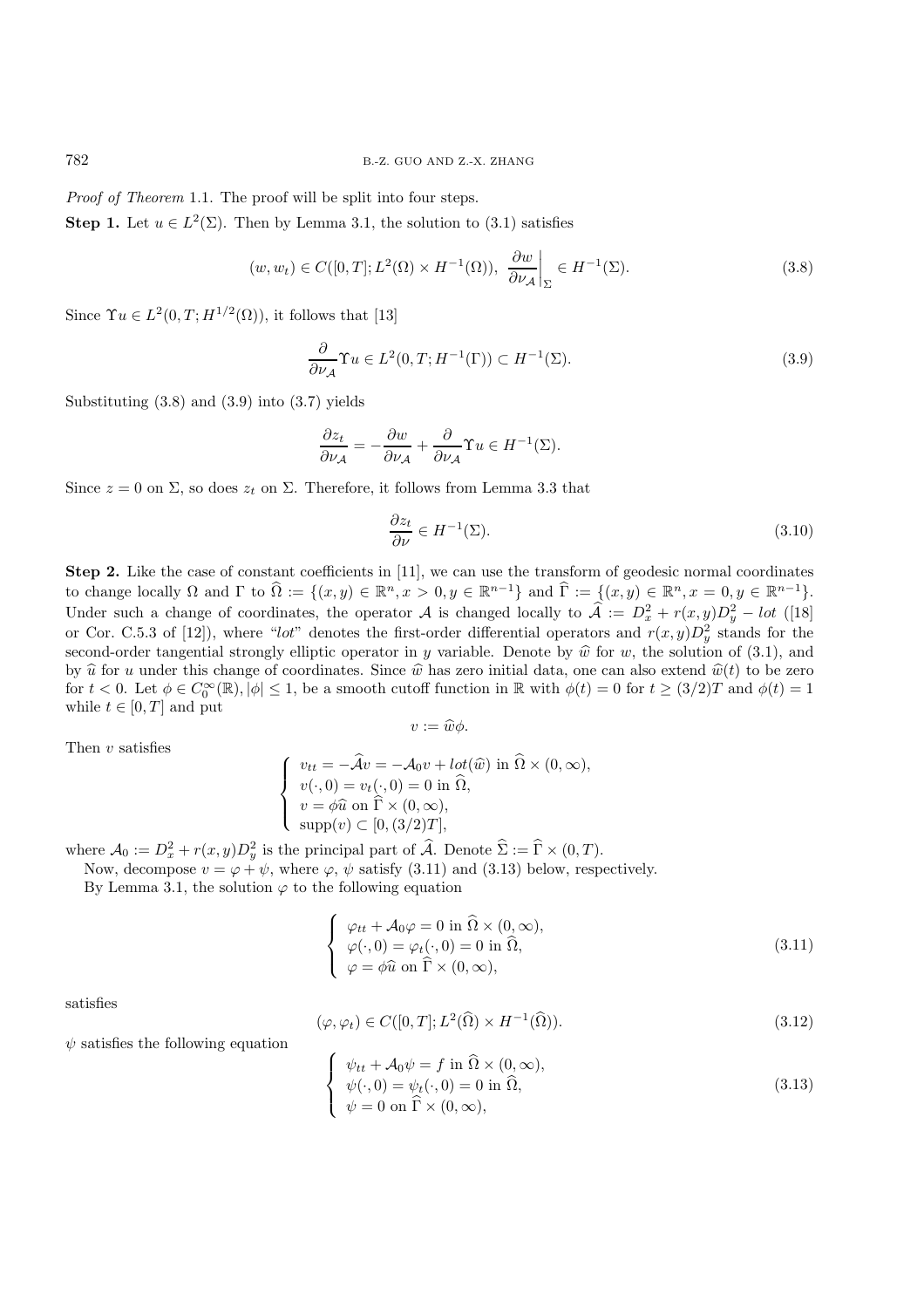where  $f = \text{lot}(\widehat{w})$ . Recalling that  $w \in C([0,T]; L^2(\Omega))$  by  $(3.8)$  and so  $\widehat{w} \in C([0,T]; L^2(\widehat{\Omega}))$ , we obtain, by Lemma 3.1, that

$$
f \in C([0,T]; H^{-1}(\widehat{\Omega})) \text{ and hence } (\psi, \psi_t) \in C([0,T]; L^2(\widehat{\Omega}) \times H^{-1}(\widehat{\Omega})).
$$
\n(3.14)

This together with (3.12) gives

 $(v, v_t) \in C([0, T]; L^2(\widehat{\Omega}) \times H^{-1}(\widehat{\Omega})).$ 

**Step 3.** We show that for the nonhomogeneous problem  $(3.13)$ , the map

$$
\widehat{u} \mapsto B^* \psi_t : \text{ is continuous from } L^2(\widehat{\Sigma}) \text{ to } L^2(\widehat{\Sigma}). \tag{3.15}
$$

Indeed, since the map  $\hat{u} \mapsto f = \text{lot}(\hat{w})$  is continuous from  $L^2(\hat{\Sigma})$  to  $L^2(0,T;H^{-1}(\hat{\Omega}))$ , it suffices to show that

$$
f \mapsto B^* \psi_t : \text{ is continuous from } L^2(0, T; H^{-1}(\widehat{\Omega})) \text{ to } L^2(\widehat{\Sigma}). \tag{3.16}
$$

Apply  $\mathcal{A}_0^{-1}$  to (3.13) to give

$$
\begin{cases}\n\Psi_{tt} + \mathcal{A}_0 \Psi = \mathcal{A}_0^{-1} f \text{ in } \widehat{\Omega} \times (0, \infty), \\
\Psi(\cdot, 0) = \Psi_t(\cdot, 0) = 0 \text{ in } \widehat{\Omega}, \\
\Psi = 0 \text{ on } \widehat{\Gamma} \times (0, \infty),\n\end{cases}
$$
\n(3.17)

where  $\Psi := \mathcal{A}_0^{-1} \psi$  satisfies, by (3.14), that

$$
\Psi \in H^2(\widehat{\Omega}) \cap H_0^1(\widehat{\Omega}), \ \mathcal{A}_0^{-1}f \in L^2(0,T;H_0^1(\widehat{\Omega})), \ \mathcal{A}_0^{-1}\psi_t \in C([0,T];H_0^1(\widehat{\Omega})).
$$

Apply Lemma 3.2 to problem (3.17) to obtain

$$
\frac{\partial \Psi}{\partial \nu_{\mathcal{A}_0}} \in H^1(\widehat{\Sigma}) \text{ and so } \frac{\partial \Psi_t}{\partial \nu_{\mathcal{A}_0}} \in L^2(\widehat{\Sigma}).
$$

Finally, by (2.6),  $B^*\psi_t = B^*\mathcal{A}_0\mathcal{A}_0^{-1}\psi_t = B^*\mathcal{A}_0\Psi_t = \frac{\partial\Psi_t}{\partial\nu_{\mathcal{A}_0}}$ , it follows from Remark 3.1 that  $\mathcal{A}_0^{-1}f \mapsto \frac{\partial\Psi_t}{\partial\nu_{\mathcal{A}_0}}$ =  $B^*\psi_t$  is continuous from  $L^2(0,T; H_0^1(\hat{\Omega}))$  to  $L^2(\hat{\Sigma})$ . (3.16) then follows from a trivial fact that  $f \mapsto \mathcal{A}_0^{-1}f$  is continuous from  $L^2(0,T; H_0^1(\hat{\Omega}))$ continuous from  $L^2(0,T; H^{-1}(\widehat{\Omega}))$  to  $L^2(0,T; H_0^1(\widehat{\Omega})).$ 

**Step 4.** The proof will be accomplished if we can show that for problem  $(3.11)$ , the map

$$
\widehat{u} \mapsto B^* \varphi_t : \text{ is continuous from } L^2(\widehat{\Sigma}) \text{ to } L^2(\widehat{\Sigma}). \tag{3.18}
$$

Comparing problem  $(3.1)$  with problem  $(3.11)$  and noticing the equivalences of  $(3.2)$ ,  $(3.3)$  and  $(3.4)$ , we find that (3.18) is equivalent to

$$
\left\|\frac{\partial \hat{z}}{\partial \nu_{\mathcal{A}_0}}\right\|_{L^2(\hat{\Sigma})} \le C_T \|\hat{u}\|_{L^2(\hat{\Sigma})}, \text{ where } \hat{z} := \mathcal{A}_0^{-1} \varphi_t. \tag{3.19}
$$

Let  $\mathcal{X}(x, y, t) \in S^0(\hat{\Omega} \times \mathbb{R})$  be a pseudodifferential operator with smooth symbol of localization  $\chi(x, y, t, \eta, \sigma)$ <br>supported in the elliptic sector of  $\square \coloneq D^2 - D^2 = r(x, y)D^2$  where the principal part of the D'Alam supported in the elliptic sector of  $\Box := D_t^2 - D_x^2 - r(x, y)D_y^2$ , where the principal part of the D'Alambertian<br>is written in local coordinates. Here the dual wrighten  $\subset \mathbb{R}^{n-1}$ ,  $\subset \mathbb{R}$  correspond to the Fourier's u is written in local coordinates. Here the dual variables  $\eta \in \mathbb{R}^{n-1}$ ,  $\sigma \in \mathbb{R}$  correspond to the Fourier's variables of  $u \mapsto in \ t \mapsto in \ t \mapsto \sigma$ . Suppose  $\text{supp}(\chi) \subset \{(x, u, t, n, \sigma) \in \widehat{\Omega} \times \mathbb{R} \times \mathbb{R}^{n-1} \times \mathbb{R$ of  $y \mapsto i\eta, t \mapsto i\sigma$ . Suppose  $\text{supp}(\chi) \subset \{(x, y, t, \eta, \sigma) \in \widehat{\Omega} \times \mathbb{R} \times \mathbb{R}^{n-1} \times \mathbb{R}, |\sigma| \leq C_1 |\eta| \}$ , and  $\text{supp}(1 - \chi) \subset$  $\{(x, y, t, \eta, \sigma) \in \widehat{\Omega} \times \mathbb{R} \times \mathbb{R}^{n-1} \times \mathbb{R}, |\sigma| \ge C_2 |\eta| \},\$  where  $0 < C_2 < C_1$  are constants. We show that

$$
(I - \mathcal{X})\frac{\partial \hat{z}}{\partial \nu} \in L^2(\hat{\Sigma}).\tag{3.20}
$$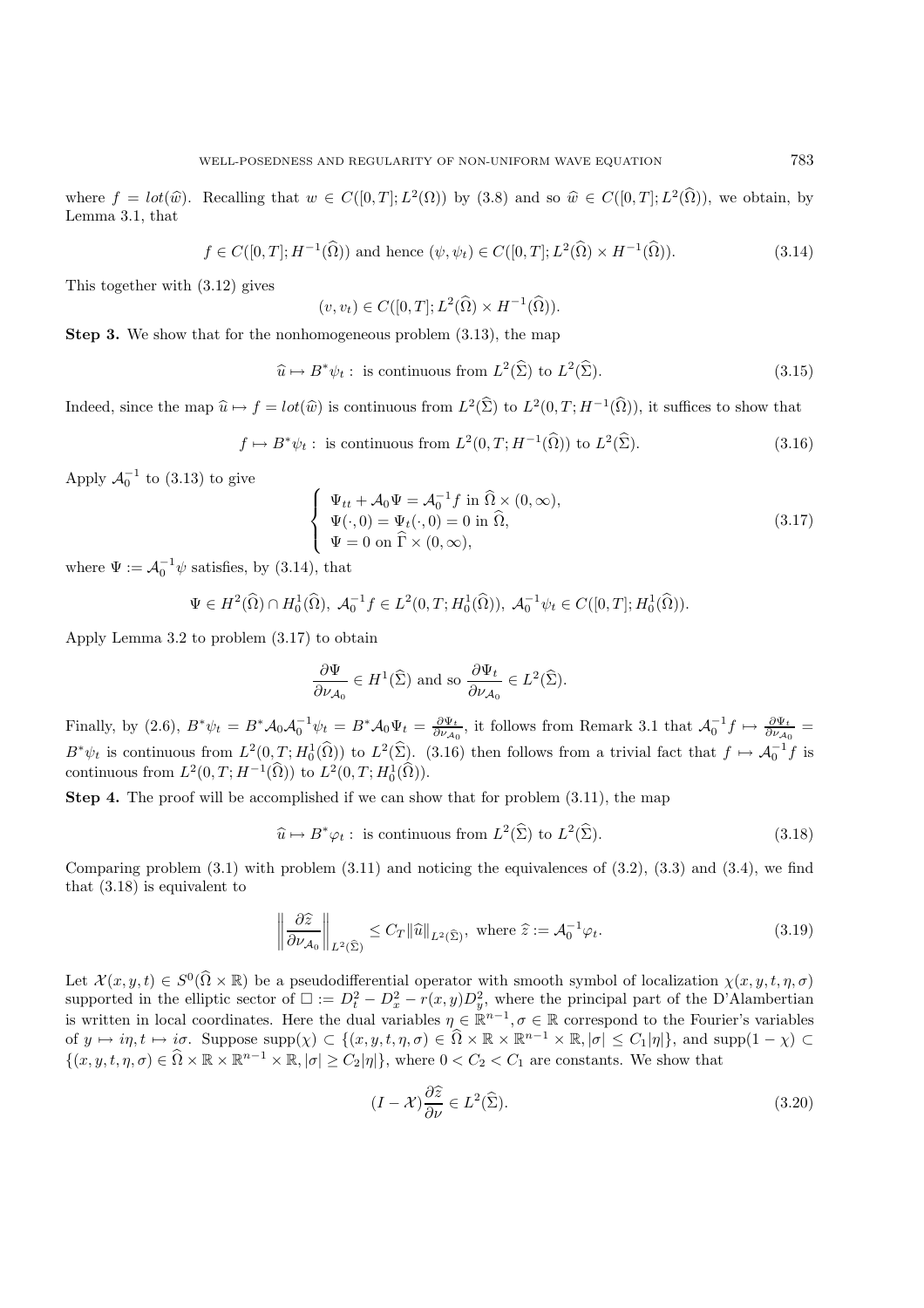The trick comes from the application of  $(3.10)$ . Actually, by  $(3.10)$ , it has

$$
\left(1+\sigma^2+|\eta|^2\right)^{-\frac{1}{2}}(i\sigma)\frac{\partial \tilde{z}}{\partial \nu}\in L^2(\mathbb{R}^n_{\eta,\sigma}),
$$

where  $\tilde{z}$  is the partial Fourier transform of  $\hat{z}$  respect to  $(y, t)$ . Hence

$$
\int_{\mathbb{R}^n} \frac{\sigma^2}{1 + \sigma^2 + |\eta|^2} \left| \frac{\partial \tilde{z}}{\partial \nu} \right|^2 d\eta d\sigma < +\infty.
$$

Since when  $|\sigma| \ge C_2 |\eta|, |\eta| \ge 1$ , it has

$$
\frac{C_2^2}{C_2^2+2} \leq \frac{C_2^2}{\frac{1}{|\eta|^2}+C_2^2+1} = \frac{C_2^2|\eta|^2}{1+|\eta|^2C_2^2+|\eta|^2} \leq \frac{\sigma^2}{1+\sigma^2+|\eta|^2},
$$

hence

$$
\int_{|\sigma| \ge C_2 |\eta|} \left| \frac{\partial \tilde{z}}{\partial \nu} \right|^2 d\eta d\sigma \le \int_{|\sigma| \ge C_2 |\eta|} \frac{2 + C_2^2}{C_2^2} \frac{\sigma^2}{1 + \sigma^2 + |\eta|^2} \left| \frac{\partial \tilde{z}}{\partial \nu} \right|^2 d\eta d\sigma
$$
  

$$
\le \frac{2 + C_2^2}{C_2^2} \int_{\mathbb{R}^n} \frac{\sigma^2}{1 + \sigma^2 + |\eta|^2} \left| \frac{\partial \tilde{z}}{\partial \nu} \right|^2 d\eta d\sigma < \infty.
$$

Therefore

$$
\int_{\mathbb{R}^n} |1 - \chi|^2 \left| \frac{\partial \tilde{z}}{\partial \nu} \right|^2 d\eta d\sigma = \int_{\text{supp}(1 - \chi)} |1 - \chi|^2 \left| \frac{\partial \tilde{z}}{\partial \nu} \right|^2 d\eta d\sigma
$$

$$
\leq \int_{|\sigma| \geq C_2 |\eta|} \left| \frac{\partial \tilde{z}}{\partial \nu} \right|^2 d\eta d\sigma < \infty.
$$

Thus (3.20) is valid.

Now, we need to show that  $\mathcal{X}^{\partial \hat{z}}_{\partial \nu} \in L^2(\hat{\Sigma})$ . This is a little bit easy due to its ellipticity. Returning to show (3.11) for  $\varphi$  rewritten as  $\Box \varphi = 0$  and applying  $\mathcal{X}$  we will see that the variable problem (3.11) for  $\varphi$ , rewritten as  $\Box \varphi = 0$  and applying X, we will see that the variable  $\mathcal{X}\varphi$  satisfies

$$
\begin{cases} \Box \mathcal{X} \varphi = -[\mathcal{X}, \Box] \varphi \in H^{-1}(\widetilde{Q}), \\ \mathcal{X} \varphi|_{\partial \widetilde{Q}} \in L^2(\partial \widetilde{Q}), \end{cases} \tag{3.21}
$$

where and henceforth we take for  $\widetilde{Q}$  an extend cylinder based on  $\widehat{\Omega} \times [-T, 2T]$  and denote  $\widetilde{\Sigma} := \widehat{\Gamma} \times [-T, 2T]$ . Indeed, by the fact that  $[\mathcal{X}, \Box] \in S^1(\widetilde{Q})$  and the priori regularity in  $(3.12)$ , we have  $[\mathcal{X}, \Box] \varphi \in H^{-1}(\widetilde{Q})$ .

Furthermore,  $\mathcal{X}\varphi|_{\tilde{\Sigma}} = \mathcal{X}\phi\hat{u} \in L^2(\tilde{\Sigma})$ . And by the pseudolocal property of pseudodifferential operators and the fact that  $\text{supp}(\varphi) \subset [0,(3/2)T]$ , we have  $(\mathcal{X}\varphi)(2T,\cdot) \in C^{\infty}(\widehat{\Omega})$  and  $(\mathcal{X}\varphi)(-T,\cdot) \in C^{\infty}(\widehat{\Omega})$ . This yields the boundary condition  $\mathcal{X}\varphi|_{\partial \tilde{Q}} \in L^2(\partial \tilde{Q})$  in (3.21). Since  $\Box \mathcal{X}$  is a pseudodifferential elliptic operator, apply the classical elliptic theory to the elliptic problem (3.21) to viold classical elliptic theory to the elliptic problem (3.21) to yield

$$
\mathcal{X}\varphi \in H^{1/2}(\widetilde{Q}) + H^1(\widetilde{Q}) = H^{1/2}(\widetilde{Q}),\tag{3.22}
$$

where the first term in the middle of  $(3.22)$  is due to the boundary regularity of  $(3.21)$ , and the second term is due to the interior regularity. Next, we return to the elliptic problem

$$
\begin{cases}\n\mathcal{A}z = w_t \text{ in } Q, \\
z|_{\Sigma} = 0\n\end{cases}
$$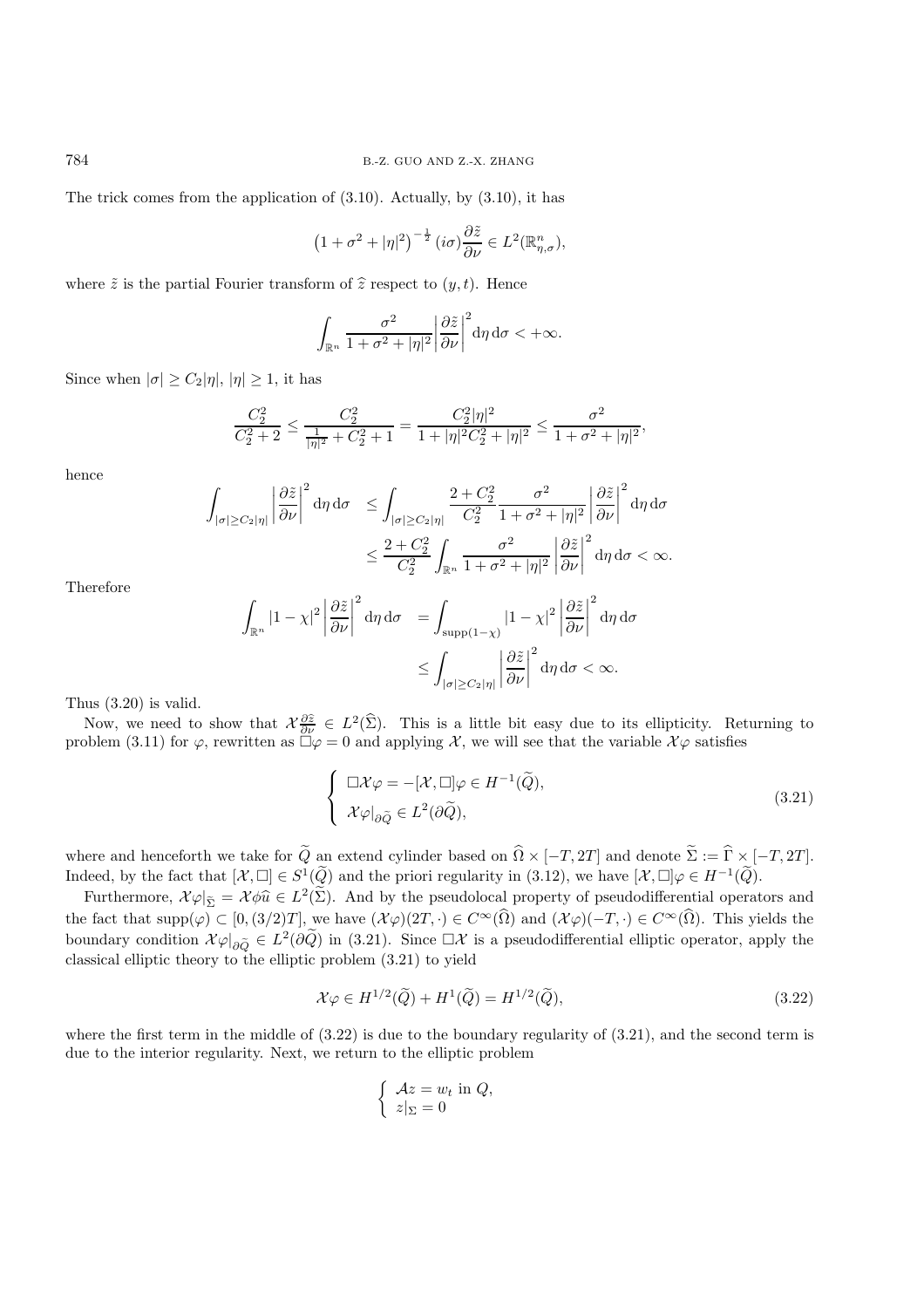from (3.7). Since  $\hat{z} := \mathcal{A}_0^{-1} \varphi_t$  in  $\tilde{Q}$ , the counterpart of the above elliptic problem in the half-space  $\tilde{Q}$  is (locally)

$$
\begin{cases} \mathcal{A}_0 \hat{z} = \varphi_t \text{ in } \widetilde{Q}, \\ \hat{z}|_{\widetilde{\Sigma}} = 0. \end{cases}
$$

Apply  $X$  to above problem to yield

$$
\mathcal{A}_0\mathcal{X}\widehat{z} = \mathcal{X}\varphi_t + [\mathcal{A}_0,\mathcal{X}]\widehat{z} = \frac{\mathrm{d}}{\mathrm{d}t}\mathcal{X}\varphi - \left[\frac{\mathrm{d}}{\mathrm{d}t},\mathcal{X}\right]\varphi + [\mathcal{A}_0,\mathcal{X}]\widehat{z}.
$$

Notice that  $[A_0, \mathcal{X}] \in S^1(\widetilde{Q})$  and  $[\frac{d}{dt}, \mathcal{X}] \in S^0(\widetilde{Q})$ . By the priori regularity in (3.12) for  $\varphi$  and in (3.7) for z, we conclude that conclude that

$$
-\left[\frac{\mathrm{d}}{\mathrm{d}t}, \mathcal{X}\right] \varphi + [\mathcal{A}_0, \mathcal{X}] \widehat{z} \in L^2(\widetilde{Q}).\tag{3.23}
$$

Moreover, by virtue of  $(3.22)$ ,  $\mathcal{X}\varphi \in H_{(\frac{1}{2},\frac{1}{2})}(Q) \subset H_{(0,\frac{1}{2})}(Q)$ , where we have used the anisotropic Hörmander's spaces of [12] on page 477. In the space  $H_{(m,s)}(\tilde{Q})$ , m is the order in the normal direction to the plane  $x = 0$ (which plays a distinguished role) and  $(m + s)$  is the order in the tangential direction in t and y. Since  $\frac{d}{dt}$  is a first order differential operator in the tangential direction,  $\frac{d}{dt}\mathcal{X}\varphi \in H_{(0,-\frac{1}{2})}(\widetilde{Q}) \subset H_{(-\frac{1}{2},0)}(\widetilde{Q}) = H^{-\frac{1}{2}}(\widetilde{Q}).$ <br>Pre (2.22), we are led to solving the following problem By (3.23), we are led to solving the following problem

$$
\begin{cases}\n\mathcal{A}_0 \mathcal{X} \hat{z} \in H^{-1/2}(\widetilde{Q}) + L^2(\widetilde{Q}) \subset H^{-1/2}(\widetilde{Q}), \\
(\mathcal{X} \hat{z})|_{\widetilde{\Sigma}} = 0.\n\end{cases}
$$

Since  $\mathcal{A}_0\mathcal{X}$  is elliptic in  $\tilde{Q}$ , by the classical elliptic regularity again, we obtain

$$
\mathcal{X}\hat{z} \in H^{3/2}(\tilde{Q}), \ \frac{\partial}{\partial \nu} \mathcal{X}\hat{z} \in L^2(\tilde{\Sigma}).\tag{3.24}
$$

Combining (3.24) and (3.20) yields

$$
\frac{\partial \widehat{z}}{\partial \nu} = (I - \mathcal{X}) \frac{\partial \widehat{z}}{\partial \nu} + \mathcal{X} \frac{\partial \widehat{z}}{\partial \nu} \in L^2(\widehat{\Sigma}).
$$

Finally, since  $\hat{z} = 0$  on  $\hat{\Sigma}$ , it follows from Lemma 3.3 that

$$
\frac{\partial \widehat{z}}{\partial \nu_{\mathcal{A}_0}} \in L^2(\widehat{\Sigma}),
$$

proving  $(3.19)$ . The proof is complete.

# 4. Proof of Theorem 1.2

Although here we consider the variable coefficients case, the proof below is much simpler than the one in [11] for the case of constant coefficients. This is due to the use of multiplier method on Riemannian manifolds, which was an effective tool introduced in [24]. In the case of constant coefficients, the multipliers are reduced to the usual ones in Euclidean spaces.

Notice the hypothesis (1.2) and set

$$
A(x) := (a_{ij}(x)), \ G(x) := (g_{ij}(x)) = A(x)^{-1}, \ G(x) := \det(g_{ij}(x)).
$$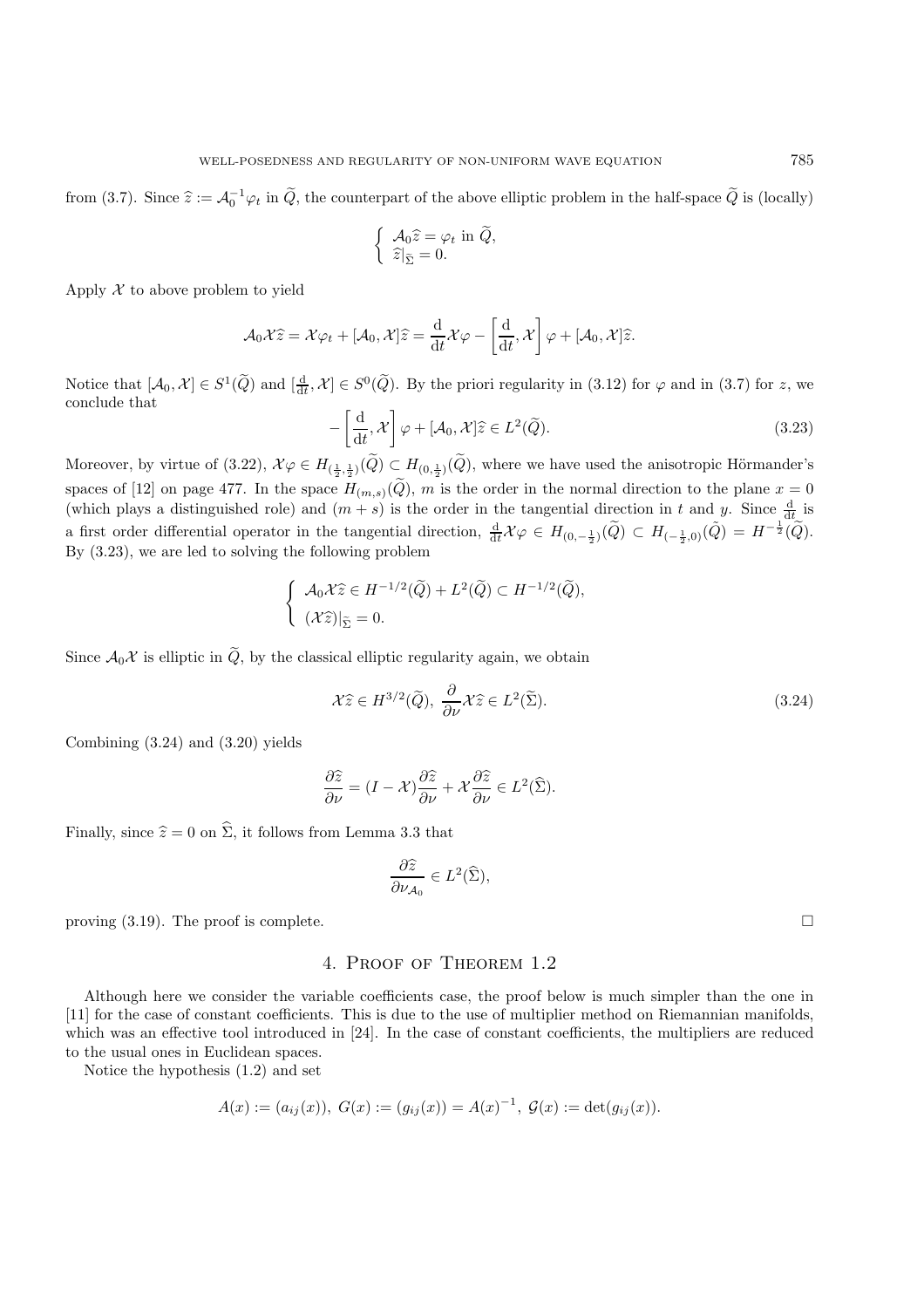Let  $\mathbb{R}^n$  be the usual Euclidean space. For each  $x = (x_1, x_2, \ldots, x_n) \in \mathbb{R}^n$ , define the inner product and norm over the tangent space  $\mathbb{R}_x^n = \mathbb{R}^n$  by

$$
g(X,Y) := \langle X, Y \rangle_g = \sum_{i,j=1}^n g_{ij}(x)\alpha_i\beta_j,
$$
  

$$
|X|_g := \langle X, X \rangle_g^{1/2}, \ \forall X = \sum_{i=1}^n \alpha_i \frac{\partial}{\partial x_i}, \ Y = \sum_{i=1}^n \beta_i \frac{\partial}{\partial x_i} \in \mathbb{R}_x^n.
$$

It is easily checked that  $(\mathbb{R}^n, g)$  is a Riemannian manifold with Riemannian metric g. Denote by D the Levi-Civita connection with respect to g. Let H be a vector field on  $(\mathbb{R}^n, g)$ . Then for each  $x \in \mathbb{R}^n$ , the covariant differential DH of H determines a bilinear form on  $\mathbb{R}^n_x \times \mathbb{R}^n_x$ :

$$
DH(X,Y) = \langle D_X H, Y \rangle_g, \ \forall X, Y \in \mathbb{R}_x^n,
$$

where  $D_XH$  stands for the covariant derivative of vector field H with respect to X.<br>For any  $f \in C^2(\mathbb{R}^n)$ ,  $X = \sum_{i=0}^n a_{i} \cdot \partial_{x_i}$  denote

For any  $f \in C^2(\mathbb{R}^n)$ ,  $X = \sum_{i=1}^n \alpha_i \frac{\partial}{\partial x_i}$ , denote

$$
\nabla_g f := \sum_{i,j=1}^n \frac{\partial f}{\partial x_i} a_{ij}(x) \frac{\partial}{\partial x_j}, \text{ div}_g X := \sum_{i=1}^n \frac{1}{\sqrt{\mathcal{G}(x)}} \frac{\partial}{\partial x_i} (\sqrt{\mathcal{G}(x)} \alpha_i(x)),
$$
  

$$
\Delta_g f := \sum_{i,j=1}^n \frac{1}{\sqrt{\mathcal{G}(x)}} \frac{\partial}{\partial x_i} \left( \sqrt{\mathcal{G}(x)} a_{ij}(x) \frac{\partial f}{\partial x_j} \right) = -\mathcal{A}f + \mathcal{T}f, \ \mathcal{T} := \sum_{i,j=1}^n \frac{a_{ij}(x)}{\sqrt{\mathcal{G}(x)}} \frac{\partial \sqrt{\mathcal{G}(x)}}{\partial x_i} \frac{\partial}{\partial x_j}.
$$

Now, it follows from the Appendix of [8] that the transfer function of the system (2.7) is

$$
H(\lambda) = \lambda B^*(\lambda^2 + \tilde{A})^{-1}B,\tag{4.1}
$$

where  $\hat{A}$ , B and  $B^*$  are given by (2.3), (2.4) and (2.6), respectively. Moreover, from the well-posedness claimed by Theorem 1.1, it follows that there are constants  $M, \beta > 0$  such that ([6])

$$
\sup_{\text{Re}\lambda \ge \beta} \|H(\lambda)\|_{\mathcal{L}(U)} = M < \infty. \tag{4.2}
$$

**Proposition 4.1.** *Theorem* 1.2 *is valid if for any*  $u \in C_0^{\infty}(\Gamma_0)$ , *the solution* w *to the following equation* 

$$
\begin{cases}\n\lambda^2 w(x) = \sum_{i,j=1}^n \frac{\partial}{\partial x_i} \left( a_{ij}(x) \frac{\partial w}{\partial x_j}(x) \right) = -\mathcal{A}w(x), \ x \in \Omega, \\
w(x) = 0, \ x \in \Gamma_1, \\
w(x) = u(x), \ x \in \Gamma_0\n\end{cases}
$$
\n(4.3)

*satisfies*

$$
\lim_{\lambda \in \mathbb{R}, \lambda \to +\infty} \int_{\Gamma_0} \left| \frac{1}{\lambda} \frac{\partial w(x)}{\partial \nu_{\mathcal{A}}} - |\nu_{\mathcal{A}}|_{g} u(x) \right|^{2} dx = 0.
$$

*Proof.* It was shown in [21] that in the frequency domain, (1.4) is equivalent to

$$
\lim_{\lambda \in \mathbb{R}, \lambda \to +\infty} H(\lambda)u = |\nu_{\mathcal{A}}|_{g}u \text{ in the strong topology of } U \text{ for any } u \in U,
$$
\n(4.4)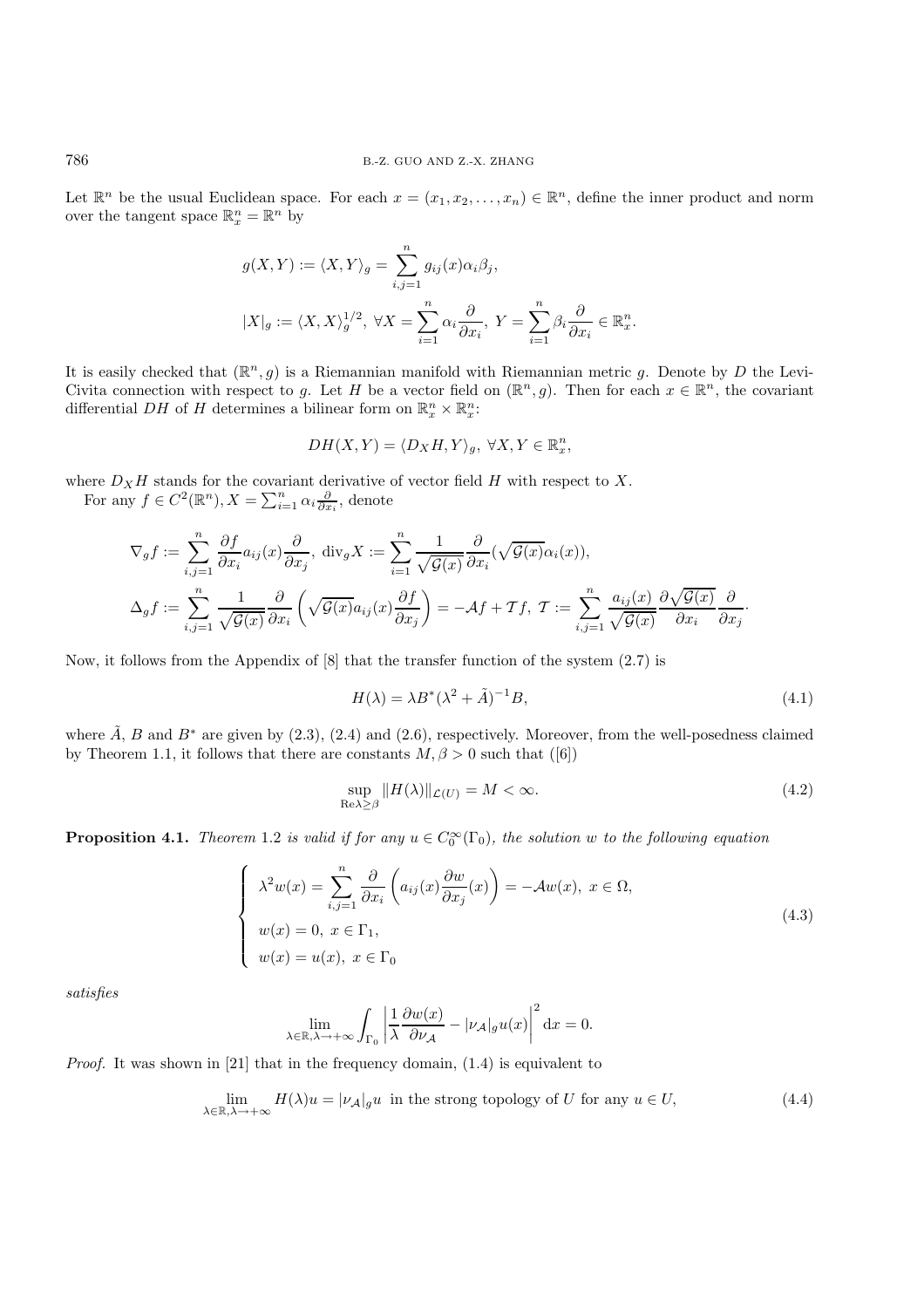where  $H(\lambda)$  is given by (4.1). Due to (4.2) and a density argument, it suffices to show that (4.4) is satisfied for all  $u \in C_0^{\infty}(\Gamma_0)$ .<br>Now assume

Now assume that  $u \in C_0^{\infty}(\Gamma_0)$ , and put

$$
w(x) = -((\lambda^2 + \tilde{A})^{-1}Bu)(x).
$$

Then  $w$  satisfies  $(4.3)$  and

$$
(H(\lambda)u)(x) = -\lambda \frac{\partial (\mathcal{A}^{-1}w)}{\partial \nu_{\mathcal{A}}}(x), \ \forall x \in \Gamma_0.
$$
\n(4.5)

Take a function  $v \in H^2(\Omega)$  to satisfy

$$
\begin{cases}\n\sum_{i,j=1}^{n} \frac{\partial}{\partial x_i} \left( a_{ij}(x) \frac{\partial v(x)}{\partial x_j} \right) = 0, \ x \in \Omega, \\
v(x) = 0, \ x \in \Gamma_1; \ v(x) = u(x), \ x \in \Gamma_0.\n\end{cases}
$$

Then (4.3) can be written as

$$
\begin{cases}\n\lambda^2 w(x) - \sum_{i,j=1}^n \frac{\partial}{\partial x_i} \left( a_{ij}(x) \frac{\partial}{\partial x_j} (w(x) - v(x)) \right) = 0, \ x \in \Omega, \\
(w - v)|_{\partial \Omega} = 0,\n\end{cases}
$$

or

$$
-\lambda^2(\mathcal{A}^{-1}w)(x) = w(x) - v(x).
$$

So (4.5) becomes

$$
(H(\lambda)u)(x) = \frac{1}{\lambda} \frac{\partial w(x)}{\partial \nu_{\mathcal{A}}} - \frac{1}{\lambda} \frac{\partial v(x)}{\partial \nu_{\mathcal{A}}}.
$$
\n(4.6)

Since  $\frac{\partial v(x)}{\partial \nu_A}$  is independent of  $\lambda$ , the required result then follows from (4.6) and (4.4).

The following lemma, which may be useful for other purposes, is the generalization of Lemma 2.1 in [14], p. 18, which refers to Euclidean spaces, to the Riemannian manifold  $(\overline{\Omega}, g)$ .

**Lemma 4.1.** *Suppose*  $\partial\Omega$  *is of class*  $C^k$ ,  $k \geq 1$ *. Assume* (1.2) *and* (1.3)*. Then there exists a vector field*  $N : \overline{\Omega} \to \mathbb{R}^n$  *of class*  $C^{k-1}$  *such that* 

$$
N(x) = \mu(x), \ x \in \partial\Omega; \ |N|_g \le 1, \ x \in \Omega \tag{4.7}
$$

*where*  $\mu := \frac{\nu_A}{|\nu_A|_g}$  *is the unit normal of*  $\partial\Omega$  *pointing towards the exterior of*  $\Omega$  *in terms of the Riemannian metric* g*.*

*Proof.* Since  $\partial\Omega$  is of class  $C^k, k \ge 1$ , for every fixed  $x^0 \in \partial\Omega$ , there is an open neighborhood V of  $x^0$  in  $\mathbb{R}^n$  and a function  $\phi: V \to \mathbb{R}$  of class  $C^k$  such that a function  $\phi: V \to \mathbb{R}$  of class  $C^k$  such that

$$
\nabla_g \phi(x) \neq 0, \ \forall x \in V \text{ and } \phi(x) = 0 \text{ iff } x \in V \cap \partial \Omega.
$$

Replacing  $\phi$  by  $-\phi$  if needed, we may assume that

$$
\langle \mu(x^0), \nabla_g \phi(x^0) \rangle_g > 0.
$$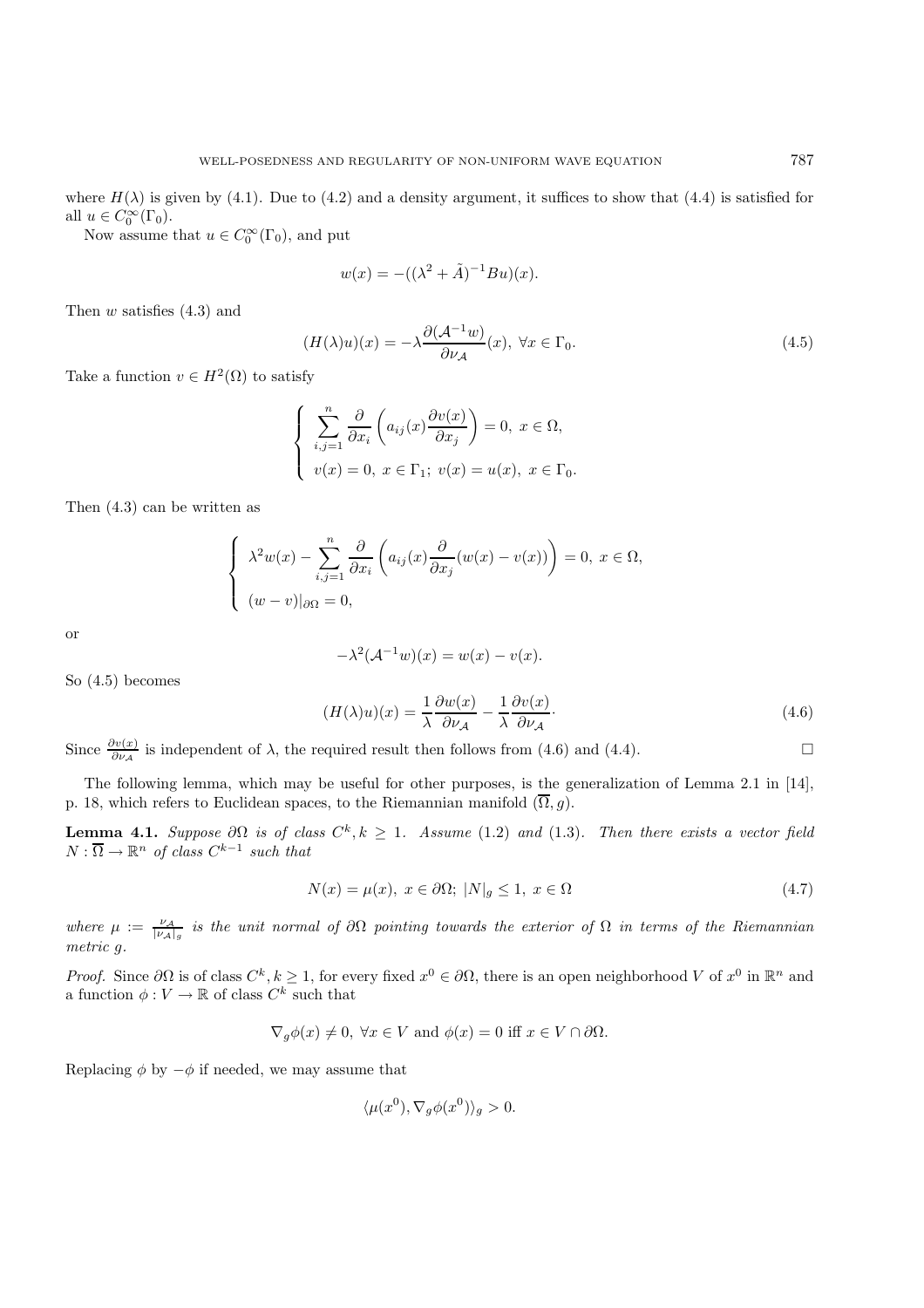Then the function  $\psi := \nabla_q \phi / |\nabla_q \phi|_q : V \to \mathbb{R}^n$  is of class  $C^{k-1}$ . We show that  $\psi = \mu$  on  $V \cap \partial \Omega$ . In fact, since  $\phi = 0$  on  $V \cap \partial \Omega$ , we have

$$
\frac{\partial \phi}{\partial x_j} = \nu_j \left( \frac{\partial \phi}{\partial \nu} \right) \text{ on } V \cap \partial \Omega, j = 1, 2, \dots, n.
$$

Hence

$$
\nabla_g \phi = \sum_{i,j=1}^n \frac{\partial \phi}{\partial x_i} a_{ij} \frac{\partial}{\partial x_j} = \sum_{i,j=1}^n \nu_i \left( \frac{\partial \phi}{\partial \nu} \right) a_{ij} \frac{\partial}{\partial x_j} = \frac{\partial \phi}{\partial \nu} \left( \sum_{i,j=1}^n \nu_i a_{ij} \frac{\partial}{\partial x_j} \right) = \frac{\partial \phi}{\partial \nu} \cdot \nu_{\mathcal{A}},
$$

which implies that  $\psi$ ,  $\nabla_g \phi$ ,  $\nu_A$  and  $\mu$  are parallel to each other on  $V \cap \partial \Omega$ . This together with  $|\psi|_g = |\mu|_g = 1$ shows that  $\psi = \mu$  on  $V \cap \partial \Omega$ .

Since  $\Omega$  is bounded,  $\partial\Omega$  is compact in  $\mathbb{R}^n$ ; therefore  $\partial\Omega$  can be covered with a finite number of neighborhoods  $V_1, V_2, \ldots, V_m$ . Each of them plays the role of V in the earlier reasoning. Denoting by  $\psi_i, i = 1, 2, \ldots, m$  the corresponding functions of  $V_i$ , we have

$$
\partial\Omega \subset V_1 \cup V_2 \ldots \cup V_m
$$

and

$$
\psi_i = \mu \text{ on } V_i \cap \partial \Omega, \ i = 1, 2, \dots, m.
$$

Fix an open set  $V_0 \subset \mathbb{R}^n$  such that

$$
\overline{\Omega} \subset V_0 \cup V_1 \cup \cdots \cup V_m, \ V_0 \cap \partial \Omega = \emptyset
$$

and define  $\psi_0 : V_0 \to \mathbb{R}^n$  by  $\psi_0(x) = 0$  for all  $x \in V_0$ .

Let  $\theta_0, \theta_1, \ldots, \theta_m$  be a partition of unity of class  $C^k$ , corresponding to the covering  $V_0, V_1, \ldots, V_m$  of  $\overline{\Omega}$ :

$$
\theta_i \in C_0^k(V_i)
$$
 and  $0 \leq \theta_i \leq 1, i = 0, 1, \ldots, m$ 

and

$$
\theta_0 + \theta_1 + \cdots + \theta_m = 1 \text{ on } \overline{\Omega}.
$$

It is obvious that

$$
N:=\left.\left(\sum_{i=0}^m\theta_i\psi_i\right)\right|_{\overline{\Omega}}
$$

is the required vector field.  $\Box$ 

*Proof of Theorem* 1.2. We define  $\tilde{u} \in C^{\infty}(\Gamma)$  as the extension of u, *i.e.*  $\tilde{u} = u$  on  $\Gamma_0$  and  $\tilde{u} = 0$  on  $\Gamma_1$ . Set

$$
F(\lambda)\tilde{u} := \frac{1}{\lambda} \frac{\partial w}{\partial \mu}, \quad x \in \Gamma,
$$

where w satisfies (4.3) with  $u \in C_0^{\infty}(\Gamma_0)$ .  $\mu = \frac{\nu_A}{|\nu_A|_g}$  and  $\frac{\partial}{\partial \mu}$  is defined similarly as  $\frac{\partial}{\partial \nu_A}$  in (1.3):  $\frac{\partial}{\partial \mu} := \sum_{i=1}^n \mu_i \frac{\partial}{\partial x_i} = \frac{1}{|\nu_A|_g} \cdot \frac{\partial}{\partial \nu_A}$ . The proof will be accompl

$$
\lim_{\lambda \in \mathbb{R}, \lambda \to \infty} F(\lambda) \tilde{u} = \tilde{u} \text{ on } L^2(\Gamma), \tag{4.8}
$$

which will be split into two steps.

**Step 1.** Let the vector field N be given by (4.7). Since  $\tilde{u} \in C^{\infty}(\Gamma)$ , the solution w to (4.3) belongs to  $C^{\infty}(\Omega)$ and hence  $N(\overline{w}) \in \mathbb{C}$ . Multiply the both sides of the first equation of (4.3) by  $N(\overline{w})$  and integrate by parts. By formulae for divergence on the Riemannian manifold  $(\overline{\Omega}, g)$ :

$$
\text{div}_g(|w|^2 N) = N(|w|^2) + |w|^2 \text{div}_g(N),\tag{4.9}
$$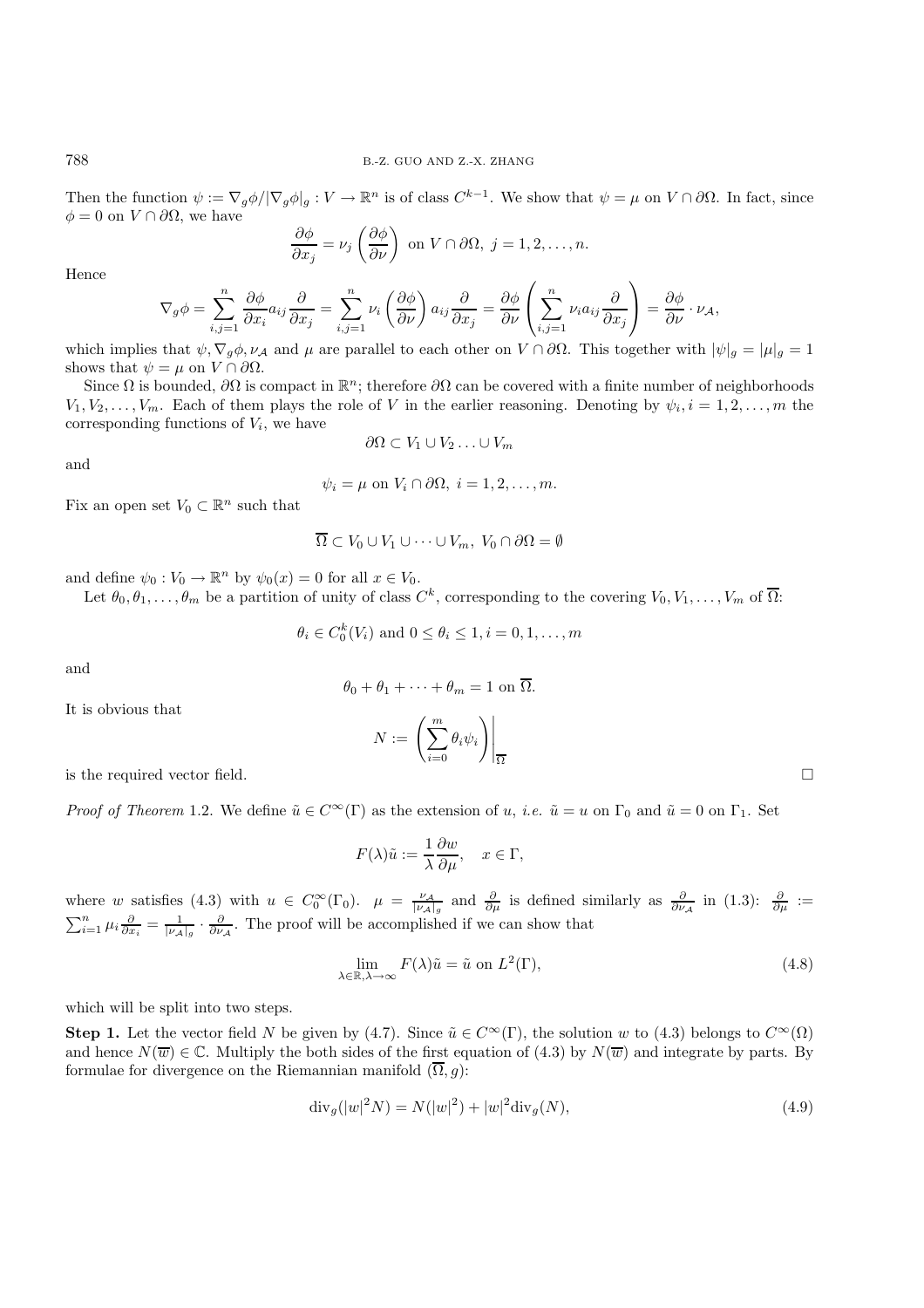and

$$
\int_{\Omega} \mathrm{div}_g(|w|^2 N) \mathrm{d}x = \int_{\Gamma} \langle |w|^2 N, \mu \rangle_g \mathrm{d}\Gamma,
$$

we obtain

LHS = Re
$$
\left(\lambda^2 \int_{\Omega} wN(\overline{w})dx\right)
$$
 =  $\frac{\lambda^2}{2} \int_{\Omega} N(|w|^2)dx = \frac{\lambda^2}{2} \int_{\Omega} [\text{div}_g(|w|^2N) - |w|^2 \text{div}_g(N)]dx$   
 =  $\frac{\lambda^2}{2} \int_{\Gamma} \langle |w|^2N, \mu \rangle_g d\Gamma - \frac{\lambda^2}{2} \int_{\Omega} |w|^2 \text{div}_g(N)dx$   
 =  $\frac{\lambda^2}{2} \int_{\Gamma} |\tilde{u}|^2 d\Gamma - \frac{\lambda^2}{2} \int_{\Omega} |w|^2 \text{div}_g(N)dx.$ 

By the Green's formula on the Riemannian manifold  $(\overline{\Omega}, g)$ :

$$
\int_{\Omega} \Delta_g w N(\overline{w}) dx = \int_{\Omega} \langle \nabla_g w, \nabla_g N(\overline{w}) \rangle_g dx - \int_{\Gamma} N(\overline{w}) \frac{\partial w}{\partial \mu} d\Gamma
$$

and Lemma 2.1 of [24], we have

RHS = 
$$
-\int_{\Omega} A w N(\overline{w}) dx = \int_{\Omega} \Delta_g w N(\overline{w}) dx - \int_{\Omega} T w N(\overline{w}) dx
$$
  
\n $= -\int_{\Omega} \langle \nabla_g w, \nabla_g N(\overline{w}) \rangle_g dx + \int_{\Gamma} N(\overline{w}) \frac{\partial w}{\partial \mu} d\Gamma - \int_{\Omega} T w N(\overline{w}) dx$   
\n $= -\int_{\Omega} \langle \nabla_g w, \nabla_g N(\overline{w}) \rangle_g dx + \int_{\Gamma} \left| \frac{\partial w}{\partial \mu} \right|^2 d\Gamma - \int_{\Omega} T w N(\overline{w}) dx$   
\n $= -\int_{\Omega} DN(\nabla_g \overline{w}, \nabla_g w) dx - \frac{1}{2} \int_{\Gamma} \langle |\nabla_g w|_g^2 N, \mu \rangle_g d\Gamma + \frac{1}{2} \int_{\Omega} |\nabla_g w|_g^2 \text{div}_g(N) dx$   
\n $+ \int_{\Gamma} \left| \frac{\partial w}{\partial \mu} \right|^2 d\Gamma - \int_{\Omega} T w N(\overline{w}) dx$   
\n $= -\int_{\Omega} DN(\nabla_g \overline{w}, \nabla_g w) dx - \frac{1}{2} \int_{\Gamma} |\nabla_g w|_g^2 d\Gamma + \int_{\Gamma} \left| \frac{\partial w}{\partial \mu} \right|^2 d\Gamma$   
\n $+ \frac{1}{2} \int_{\Omega} |\nabla_g w|_g^2 \text{div}_g(N) dx - \int_{\Omega} T w N(\overline{w}) dx$   
\n $= \frac{1}{2} \int_{\Gamma} \left( \left| \frac{\partial w}{\partial \mu} \right|^2 - |\nabla_T \tilde{u}|_g^2 \right) d\Gamma + \int_{\Omega} [|\nabla_g w|_g^2 \frac{\text{div}_g(N)}{2} - DN(\nabla_g \overline{w}, \nabla_g w)] dx$   
\n $- \int_{\Omega} T w N(\overline{w}) dx,$ 

where we have used the fact  $N(\overline{w}) = \frac{\partial \overline{w}}{\partial \mu}$  on  $\Gamma$ , and  $\nabla_T$  is the gradient of the tangential on  $\Gamma: |\nabla_g w|_g^2 = |\frac{\partial w}{\partial \mu}|^2 + |\nabla_T \tilde{u}|_g^2$  on  $\Gamma$ .<br>In what follows, we use the same  $C$  to denote the con

In what follows, we use the same C to denote the constant that is independent of  $\lambda$  and w although it may different values in different contexts have different values in different contexts.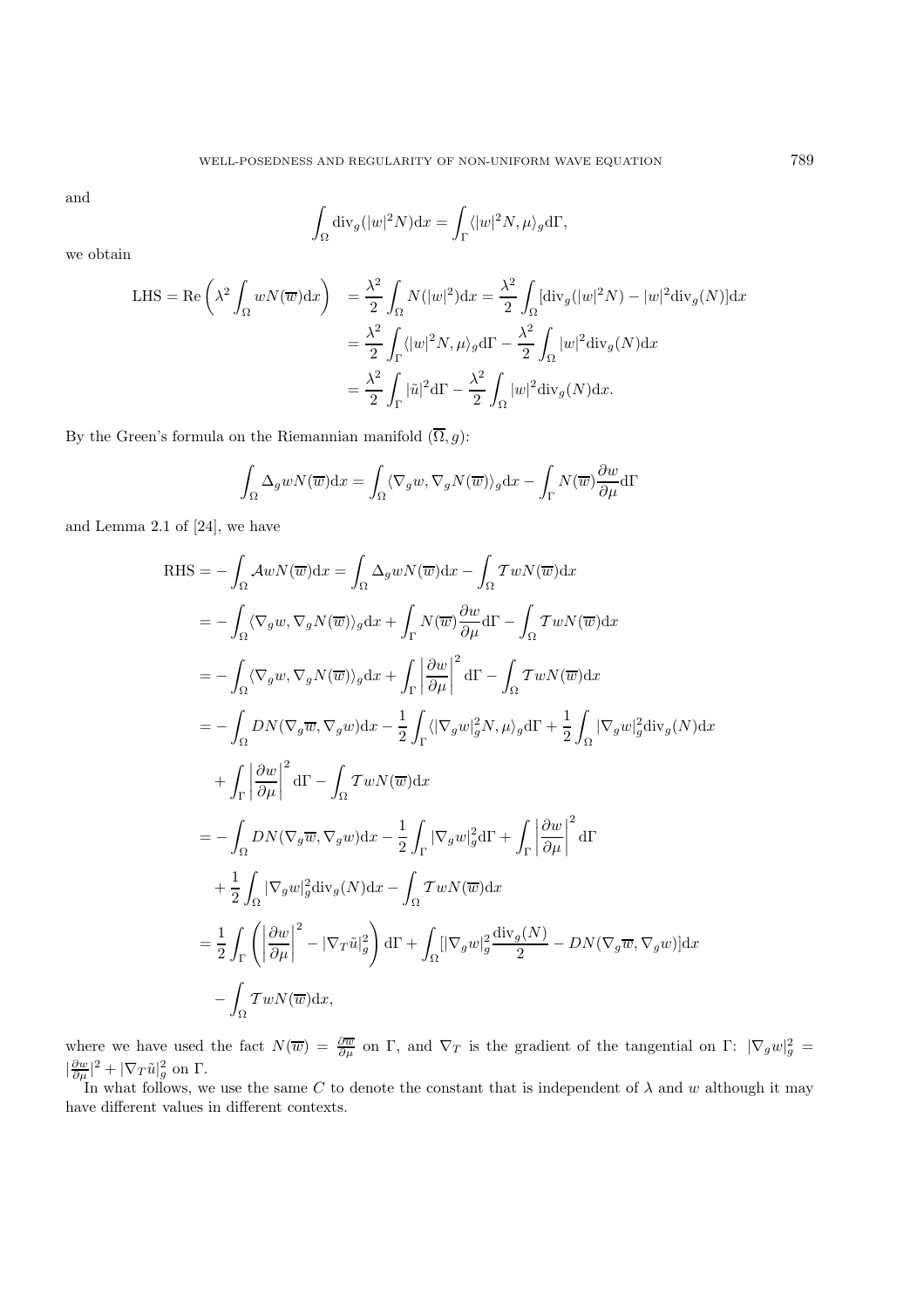Letting LHS=RHS gives the identity:

$$
\int_{\Gamma} |F(\lambda)\tilde{u}|^2 d\Gamma = \int_{\Gamma} |\tilde{u}|^2 d\Gamma + \frac{1}{\lambda^2} \int_{\Gamma} |\nabla_T \tilde{u}|_g^2 d\Gamma + \frac{1}{\lambda^2} f(\lambda),\tag{4.10}
$$

where

$$
f(\lambda) = \text{Re}\left(\int_{\Omega} 2DN(\nabla_g \overline{w}, \nabla_g w) dx\right) - \int_{\Omega} (\lambda^2 |w|^2 + |\nabla_g w|_g^2) \text{div}_g(N) dx + \text{Re}\left(2 \int_{\Omega} \mathcal{T} w N(\overline{w}) dx\right)
$$

satisfying

$$
f(\lambda) \le C(\lambda^2 \|w\|_{L^2(\Omega)}^2 + \|\nabla_g w|_{g}\|_{L^2(\Omega)}^2). \tag{4.11}
$$

Indeed,

$$
f(\lambda) \leq \int_{\Omega} |2DN(\nabla_g \overline{w}, \nabla_g w)| dx + \int_{\Omega} (\lambda^2 |w|^2 + |\nabla_g w|_g^2) |\text{div}_g(N)| dx + \int_{\Omega} 2|\mathcal{T}w| \cdot |N(\overline{w})| dx
$$
  
\n
$$
\leq \int_{\Omega} |2\langle D_{\nabla_g \overline{w}} N, \nabla_g w \rangle_g |dx + C(\lambda^2 \|w\|_{L^2(\Omega)}^2 + |||\nabla_g w|_g||_{L^2(\Omega)}^2) + \int_{\Omega} |\mathcal{T}w|^2 dx + \int_{\Omega} |N(\overline{w})|^2 dx
$$
  
\n
$$
\leq \int_{\Omega} 2 \left| D \frac{\nabla_g \overline{w}}{|\nabla_g w|_g} N \right| \cdot |\nabla_g w|_g^2 dx + C(\lambda^2 \|w\|_{L^2(\Omega)}^2 + |||\nabla_g w|_g||_{L^2(\Omega)}^2)
$$
  
\n
$$
+ C|||\nabla_g w|_g||_{L^2(\Omega)}^2 + |||\nabla_g w|_g||_{L^2(\Omega)}^2 + |||\nabla_g w|_g||_{L^2(\Omega)}^2 + C(\lambda^2 \|w\|_{L^2(\Omega)}^2 + |||\nabla_g w|_g||_{L^2(\Omega)}^2) + C|||\nabla_g w|_g||_{L^2(\Omega)}^2
$$
  
\n
$$
\leq C(\lambda^2 \|w\|_{L^2(\Omega)}^2 + |||\nabla_g w|_g||_{L^2(\Omega)}^2),
$$

where we have used the facts sup  $\sup_{x \in \overline{\Omega}} |div_g(N)| \leq C, |\mathcal{T}w| \leq C|\nabla_g w|_g$  and  $|N(\overline{w})| \leq |\nabla_g w|_g$  when  $|N|_g \leq 1$ . Next, multiply the right side of the first equation of (4.3) by  $\overline{w}$  and integrate by parts to have

$$
\int_{\Omega} -\mathcal{A}w \cdot \overline{w} \,dx = \int_{\Omega} \Delta_g w \cdot \overline{w} \,dx - \int_{\Omega} \mathcal{T}w \cdot \overline{w} \,dx
$$

$$
= -\int_{\Omega} \langle \nabla_g w, \nabla_g \overline{w} \rangle_g \,dx + \int_{\Gamma} \frac{\partial w}{\partial \mu} (\overline{\hat{u}}) \,d\Gamma - \int_{\Omega} \mathcal{T}w \cdot \overline{w} \,dx.
$$

This together with (4.3) gives

$$
\begin{split} \operatorname{Re}(\langle F(\lambda)\tilde{u},\tilde{u}\rangle_{L^{2}(\Gamma)}) &= \operatorname{Re}\left(\int_{\Gamma} \frac{1}{\lambda} \frac{\partial w}{\partial \mu}(\tilde{u}) \, d\Gamma\right) \\ &= \frac{1}{\lambda} \int_{\Omega} \langle \nabla_{g} w, \nabla_{g} \overline{w} \rangle_{g} \, dx - \frac{1}{\lambda} \int_{\Omega} A w \cdot \overline{w} \, dx + \frac{1}{\lambda} \operatorname{Re}\left(\int_{\Omega} \mathcal{T} w \cdot \overline{w} \, dx\right) \\ &= \frac{1}{\lambda} \int_{\Omega} |\nabla_{g} w|_{g}^{2} \, dx + \lambda \int_{\Omega} |w|^{2} \, dx + \frac{1}{\lambda} \operatorname{Re}\left(\int_{\Omega} \mathcal{T} w \cdot \overline{w} \, dx\right). \end{split}
$$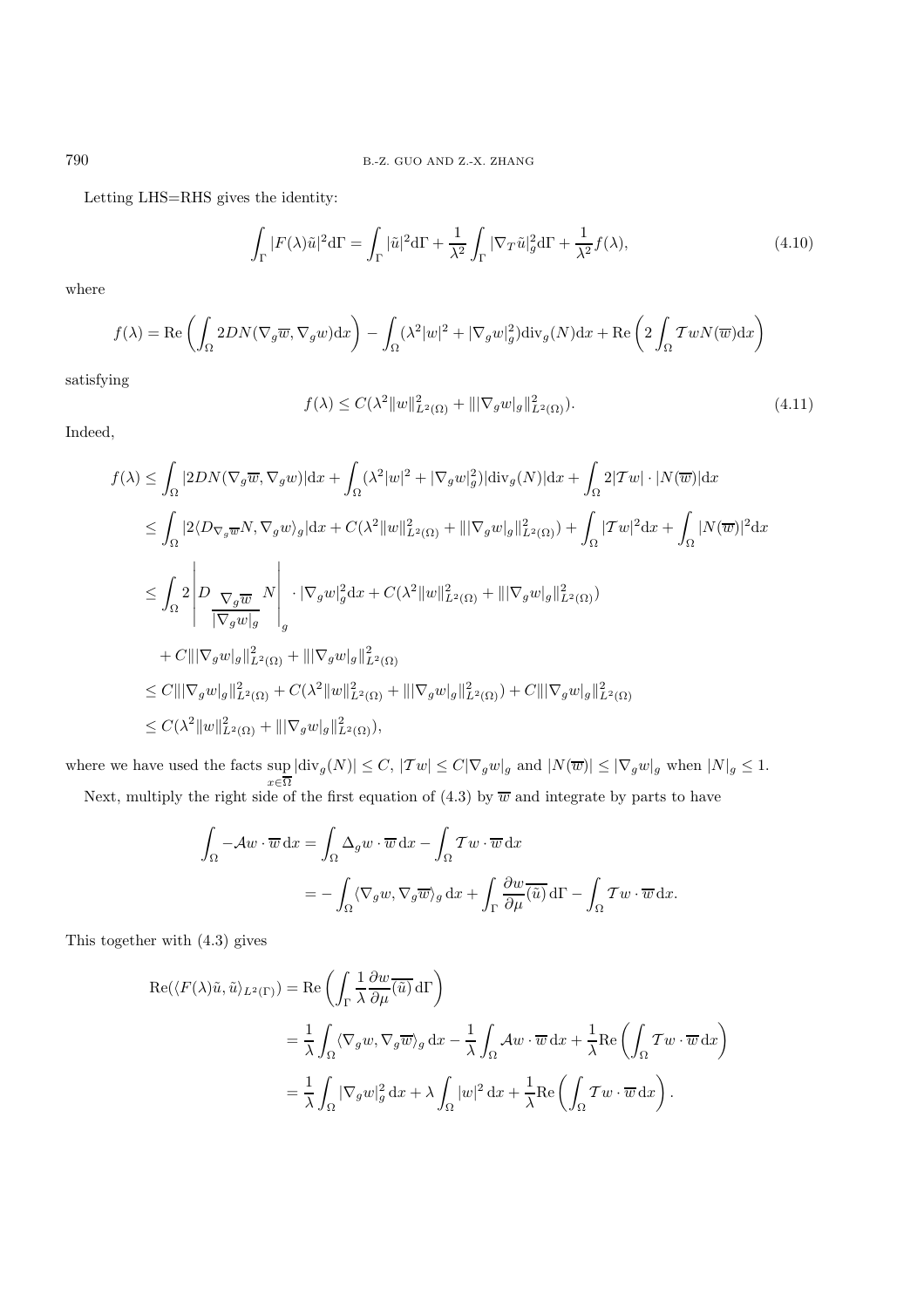On the other hand, by the Cauchy-Schwartz inequality, one has

$$
\left| \operatorname{Re} \left( \int_{\Omega} T w \cdot \overline{w} \, dx \right) \right| \le C \left( \lambda \int_{\Omega} |w|^2 \, dx + \frac{1}{\lambda} \int_{\Omega} |\nabla_g w|_g^2 \, dx \right).
$$

Hence

$$
\operatorname{Re}(\langle F(\lambda)\tilde{u},\tilde{u}\rangle_{L^{2}(\Gamma)})\geq \left(1-\frac{C}{\lambda}\right)\left(\lambda\|w\|_{L^{2}(\Omega)}^{2}+\frac{1}{\lambda}\||\nabla_{g}w|_{g}\|_{L^{2}(\Omega)}^{2}\right).
$$
\n(4.12)

Combining  $(4.11)$  and  $(4.12)$ , we obtain

$$
\frac{f(\lambda)}{\lambda^2} \leq \frac{C}{\lambda} (\lambda \|w\|_{L^2(\Omega)}^2 + \frac{1}{\lambda} \|\nabla_g w|_g\|_{L^2(\Omega)}^2) \leq \frac{C}{\lambda - C} \operatorname{Re}(\langle F(\lambda)\tilde{u}, \tilde{u}\rangle_{L^2(\Gamma)})
$$
\n
$$
\leq \frac{C}{2(\lambda - C)} (\|F(\lambda)\tilde{u}\|_{L^2(\Gamma)}^2 + \|\tilde{u}\|_{L^2(\Gamma)}^2). \tag{4.13}
$$

Finally, from inequality (4.13) and identity (4.10), we conclude that

$$
\lim_{\lambda \in \mathbb{R}, \lambda \to \infty} ||F(\lambda)\tilde{u}||_{L^{2}(\Gamma)}^{2} = ||\tilde{u}||_{L^{2}(\Gamma)}^{2}.
$$
\n(4.14)

**Step 2.** Putting

$$
G(\lambda)\tilde{u} := \text{Re}(\langle F(\lambda)\tilde{u}, \tilde{u}\rangle_{L^2(\Gamma)}), \quad \lambda > 0,
$$
\n(4.15)

we deduce from (4.14) that

$$
\limsup_{\lambda \to \infty} G(\lambda) \tilde{u} \le \limsup_{\lambda \to \infty} ||F(\lambda)\tilde{u}||_{L^2(\Gamma)} ||\tilde{u}||_{L^2(\Gamma)} = ||\tilde{u}||^2_{L^2(\Gamma)}.
$$

Next, the formula (4.12) implies that

$$
\lim_{\lambda \to \infty} \|w\|_{L^2(\Omega)}^2 = \lim_{\lambda \to \infty} \frac{\lambda \|w\|_{L^2(\Omega)}^2}{\lambda} \le \lim_{\lambda \to \infty} \frac{\text{Re}(\langle F(\lambda)\tilde{u}, \tilde{u}\rangle_{L^2(\Gamma)})}{\lambda - C} \le \lim_{\lambda \to \infty} \frac{\|\tilde{u}\|_{L^2(\Gamma)}^2}{\lambda - C} = 0.
$$

On the other hand, integrate the both sides of  $(4.9)$  over  $\Omega$  to yield

$$
\|\tilde{u}\|_{L^2(\Gamma)}^2 = \text{Re}\left(\int_{\Omega} 2wN(\overline{w}) dx\right) + \int_{\Omega} |w|^2 \text{div}_g(N) dx
$$
  

$$
\leq \lambda \|w\|_{L^2(\Omega)}^2 + \frac{1}{\lambda} \|\nabla_g w|_g \|^2_{L^2(\Omega)} + C \|w\|_{L^2(\Omega)}^2 \leq \frac{\lambda}{\lambda - C} G(\lambda) \tilde{u} + C \|w\|_{L^2(\Omega)}^2,
$$

where we have used (4.12) and the fact  $|N(\overline{w})| \leq |\nabla_g w|_g$  when  $|N|_g \leq 1$ . This together with the fact  $\lim_{h \to 0} \frac{||w||^2}{h} = 0$  gives  $\lim_{\lambda \to \infty} ||w||_{L^2(\Omega)}^2 = 0$  gives

$$
\|\tilde{u}\|_{L^2(\Gamma)}^2 \le \liminf_{\lambda \to \infty} \frac{\lambda}{\lambda - C} G(\lambda)\tilde{u} = \liminf_{\lambda \to \infty} G(\lambda)\tilde{u}.
$$

We have thus obtained that

$$
\lim_{\lambda \to \infty} G(\lambda) \tilde{u} = \|\tilde{u}\|_{L^2(\Gamma)}^2.
$$
\n(4.8) then follows from (4.14) and (4.16). The proof is complete.

*Acknowledgements*. The authors would like to thank Professor P. F. Yao for his kind help in the proof of Theorem 1.2 and analogous referees for their helpful comments.